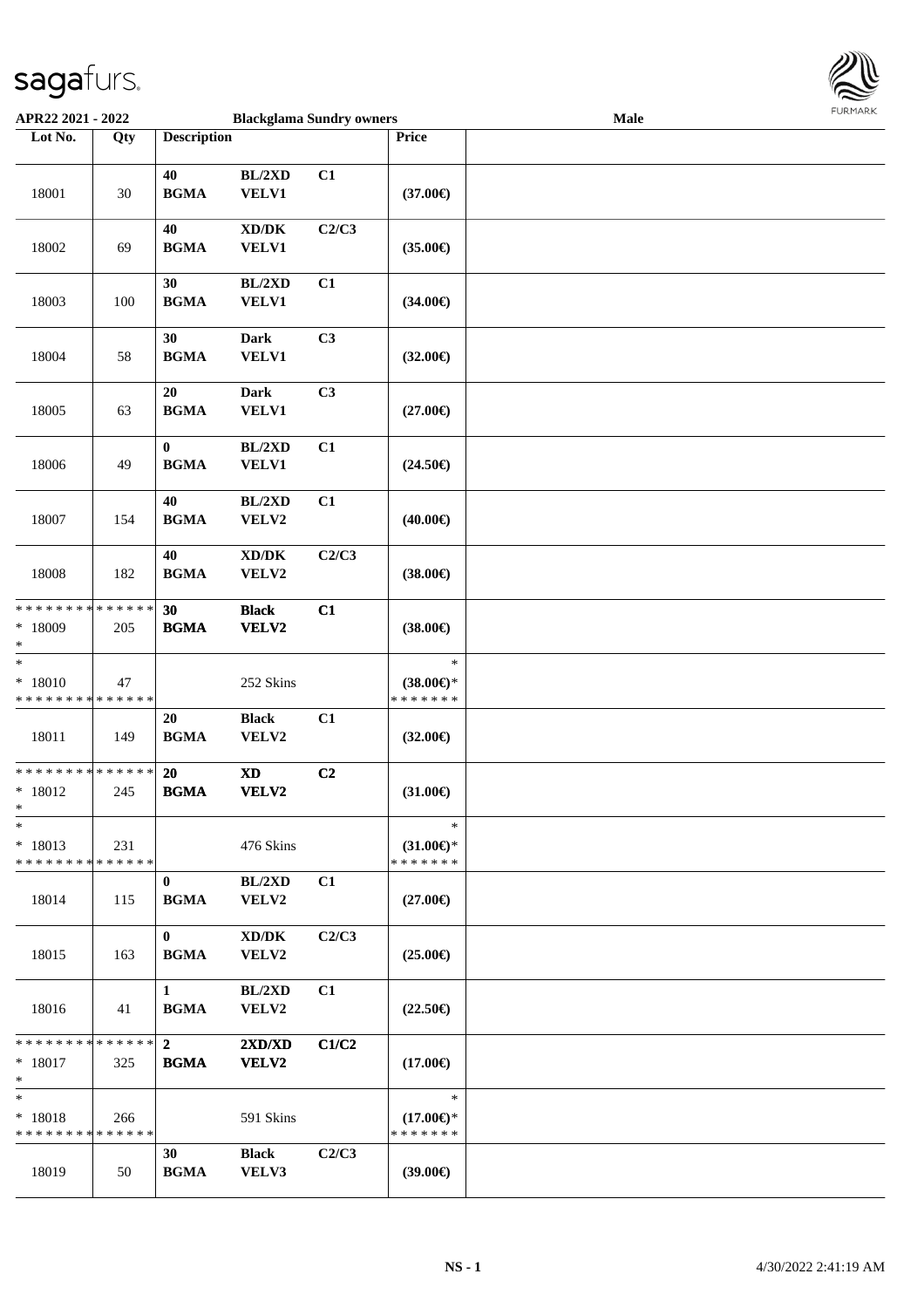

#### **APR22 2021 - 2022 Blackglama Woodmont Male**

| Lot No. | Qty | <b>Description</b>              |                        |       | Price             |  |
|---------|-----|---------------------------------|------------------------|-------|-------------------|--|
| 18021   | 64  | $\boldsymbol{0}$<br><b>BGMA</b> | 2XD/XD<br><b>VELV3</b> | C1/C2 | $(27.00\epsilon)$ |  |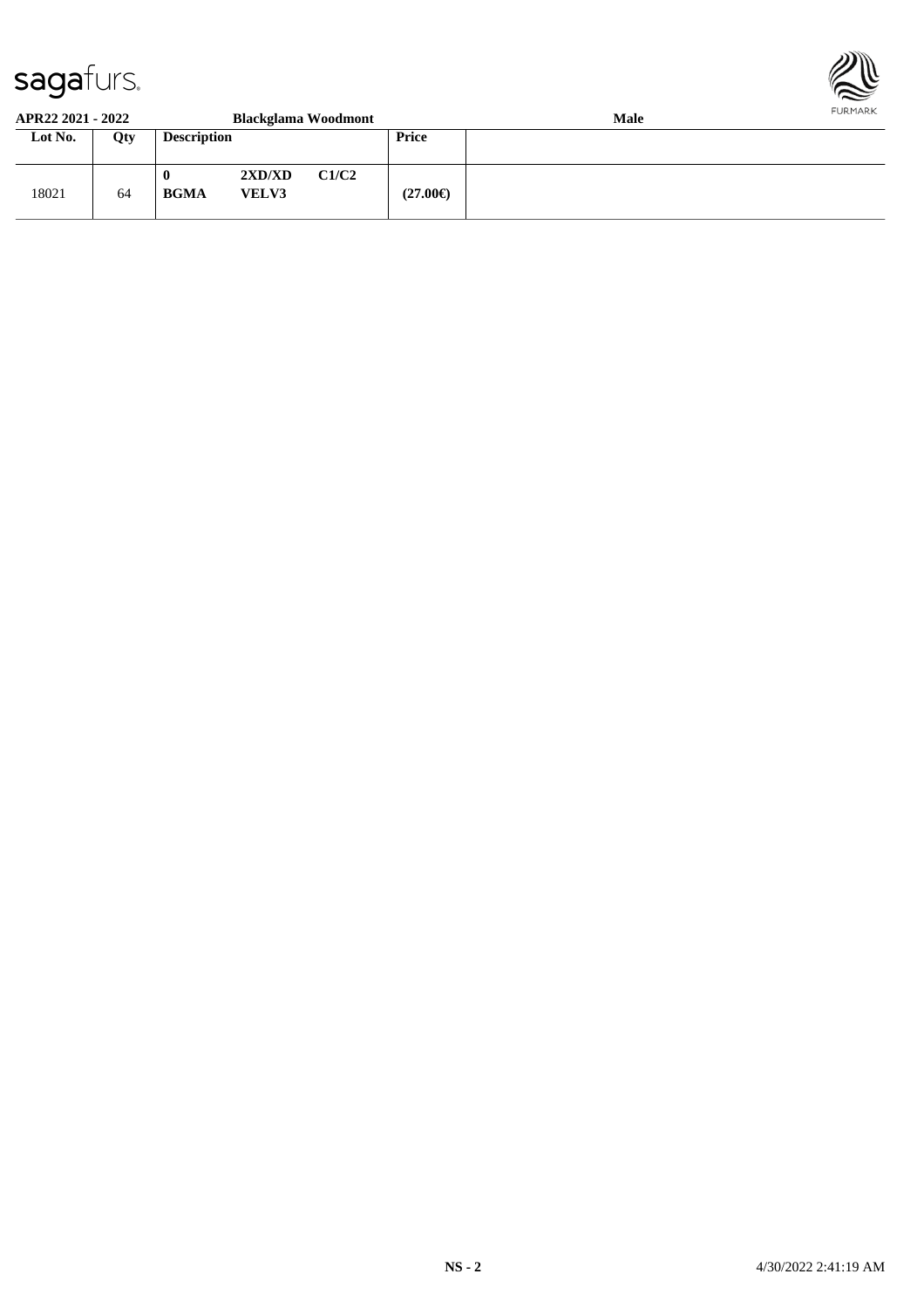

| APR22 2021 - 2022                          |     |                    | <b>Blackglama Ames Black Satin</b> |       |                     | Male |
|--------------------------------------------|-----|--------------------|------------------------------------|-------|---------------------|------|
| Lot No.                                    | Qty | <b>Description</b> |                                    |       | Price               |      |
|                                            |     |                    |                                    |       |                     |      |
| * * * * * * * * <mark>* * * * * * *</mark> |     | 40                 | 2XD/XD                             | C1/C2 |                     |      |
| $* 18041$                                  | 205 | <b>BGMA</b>        | VELV2                              |       | $(40.00\epsilon)$   |      |
| $\ast$                                     |     |                    |                                    |       |                     |      |
| $*$                                        |     |                    |                                    |       | $\ast$              |      |
|                                            |     |                    |                                    |       |                     |      |
| $*18042$                                   | 206 |                    | 411 Skins                          |       | $(40.00\epsilon)$ * |      |
| * * * * * * * * * * * * * *                |     |                    |                                    |       | * * * * * * *       |      |
| * * * * * * * * * * * * * * *              |     | 30                 | 2XD/XD                             | C1/C2 |                     |      |
| $*18043$                                   | 205 | <b>BGMA</b>        | VELV2                              |       | (37.00)             |      |
| $*$                                        |     |                    |                                    |       |                     |      |
| $\ast$                                     |     |                    |                                    |       | $\ast$              |      |
| $*18044$                                   | 180 |                    | 2                                  |       | $(37.00\epsilon)$ * |      |
| $\ast$                                     |     |                    |                                    |       | $\ast$              |      |
| $\ast$                                     |     |                    |                                    |       | $\ast$              |      |
| $* 18045$                                  | 180 |                    | 3                                  |       | $(37.00\epsilon)$ * |      |
| $\ast$                                     |     |                    |                                    |       | $\ast$              |      |
| $*$                                        |     |                    |                                    |       | $\ast$              |      |
|                                            |     |                    |                                    |       |                     |      |
| $* 18046$                                  | 180 |                    | 4                                  |       | $(37.00\epsilon)$ * |      |
| $\ast$                                     |     |                    |                                    |       | $\ast$              |      |
| $*$                                        |     |                    |                                    |       | $\ast$              |      |
| $*18047$                                   | 180 |                    | 5                                  |       | $(37.00\epsilon)$ * |      |
| $\ast$                                     |     |                    |                                    |       | $\ast$              |      |
| $*$                                        |     |                    |                                    |       | $\ast$              |      |
| $* 18048$                                  | 50  |                    | 975 Skins                          |       | $(37.00\epsilon)$ * |      |
| * * * * * * * * * * * * * *                |     |                    |                                    |       | * * * * * * *       |      |
| ******** <mark>******</mark>               |     |                    |                                    |       |                     |      |
|                                            |     | 30                 | 2XD/XD                             | C1/C2 |                     |      |
| $*18049$                                   | 205 | <b>BGMA</b>        | VELV2                              |       | $(37.00\epsilon)$   |      |
| $*$                                        |     |                    |                                    |       |                     |      |
| $*$                                        |     |                    |                                    |       | $\ast$              |      |
| $*18050$                                   | 186 |                    | 391 Skins                          |       | $(37.00\epsilon)$ * |      |
| * * * * * * * * * * * * * *                |     |                    |                                    |       | * * * * * * *       |      |
| * * * * * * * * * * * * * * <mark>*</mark> |     | 20                 | 2XD/XD                             | C1/C2 |                     |      |
| $* 18051$                                  | 245 | <b>BGMA</b>        | VELV2                              |       | $(32.00\epsilon)$   |      |
| $\ast$                                     |     |                    |                                    |       |                     |      |
| $*$                                        |     |                    |                                    |       | $\ast$              |      |
| $*18052$                                   | 220 |                    | 2                                  |       | $(32.00\epsilon)$ * |      |
| $*$                                        |     |                    |                                    |       | $\ast$              |      |
|                                            |     |                    |                                    |       | $\ast$              |      |
| $\ast$                                     |     |                    |                                    |       |                     |      |
| * 18053                                    | 220 |                    | 3                                  |       | $(32.00\epsilon)$ * |      |
| $\ast$                                     |     |                    |                                    |       | $\ast$              |      |
| $*$                                        |     |                    |                                    |       | $\ast$              |      |
| * 18054                                    | 220 |                    | 4                                  |       | $(32.00\epsilon)$ * |      |
| $\ast$                                     |     |                    |                                    |       | $\ast$              |      |
| $*$                                        |     |                    |                                    |       | $\ast$              |      |
| $*18055$                                   | 220 |                    | 5                                  |       | $(32.00\epsilon)$ * |      |
| $\ast$                                     |     |                    |                                    |       | $\ast$              |      |
| $\ast$                                     |     |                    |                                    |       | $\ast$              |      |
|                                            |     |                    |                                    |       |                     |      |
| * 18056                                    | 220 |                    | 6                                  |       | $(32.00\epsilon)$ * |      |
| $*$                                        |     |                    |                                    |       | $\ast$              |      |
| $*$ $-$                                    |     |                    |                                    |       | $\ast$              |      |
| $*18057$                                   | 41  |                    | 1386 Skins                         |       | $(32.00\epsilon)$ * |      |
| * * * * * * * * * * * * * * *              |     |                    |                                    |       | * * * * * * *       |      |
|                                            |     |                    | BL/2XD                             | C1    |                     |      |
| $*18058$                                   | 265 | <b>BGMA</b>        | <b>VELV2</b>                       |       | $(28.00\epsilon)$   |      |
| $\ast$                                     |     |                    |                                    |       |                     |      |
| $*$                                        |     |                    |                                    |       | $\ast$              |      |
|                                            |     |                    |                                    |       |                     |      |
| $*18059$                                   | 156 |                    | 421 Skins                          |       | $(28.00\epsilon)$ * |      |
| * * * * * * * * * * * * * *                |     |                    |                                    |       | * * * * * * *       |      |
|                                            |     |                    | 2XD/XD                             | C1/C2 |                     |      |
| $*18060$                                   | 265 | <b>BGMA</b>        | <b>VELV2</b>                       |       | $(27.00\epsilon)$   |      |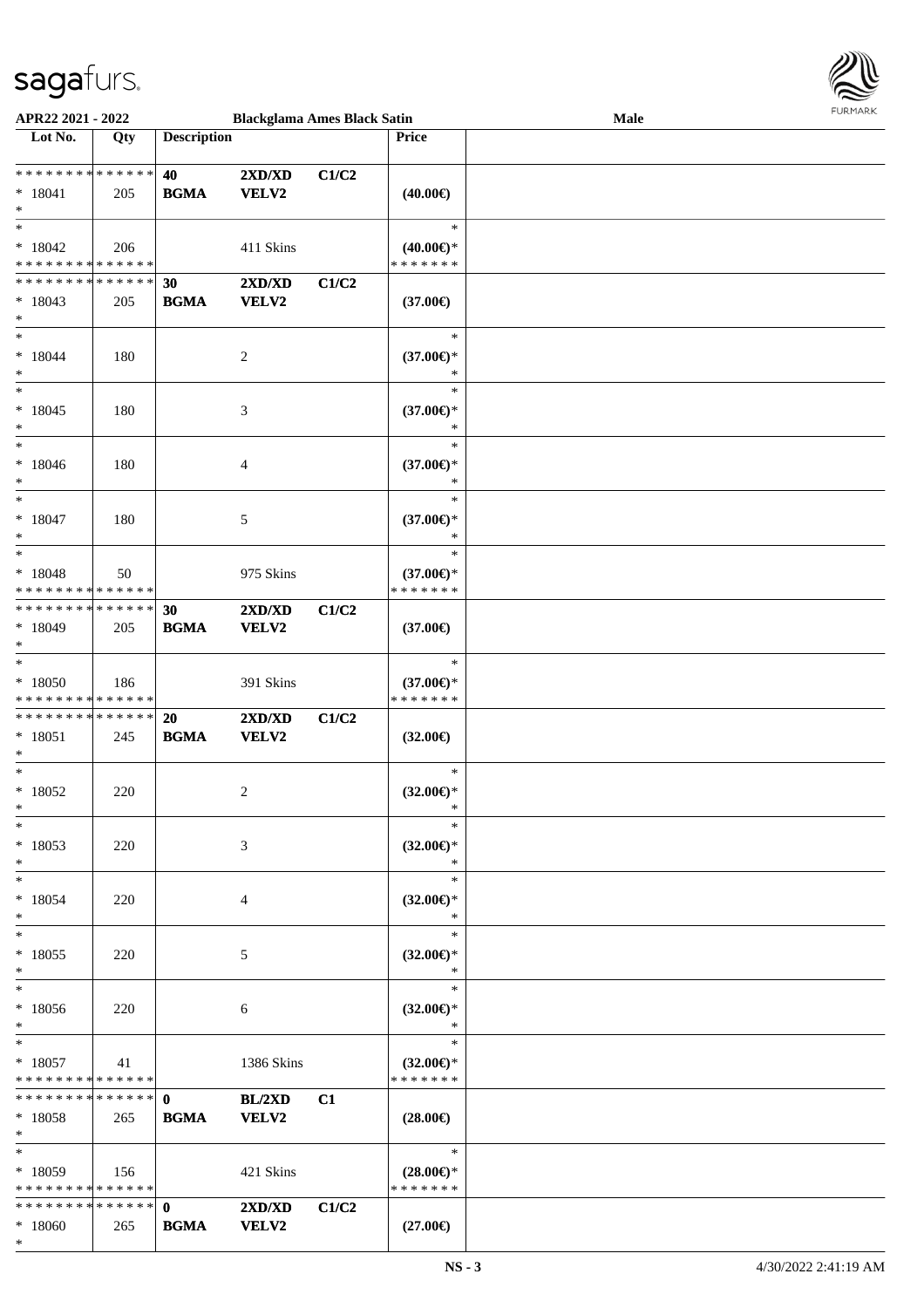

| APR22 2021 - 2022                         |     |                         | <b>Blackglama Ames Black Satin</b> |       |                                      | <b>Male</b> | <b>FURMARK</b> |
|-------------------------------------------|-----|-------------------------|------------------------------------|-------|--------------------------------------|-------------|----------------|
| Lot No.<br>Qty                            |     | <b>Description</b>      |                                    |       | Price                                |             |                |
| $\ast$                                    |     | $\mathbf{0}$            | 2XD/XD                             | C1/C2 | $\ast$                               |             |                |
| $* 18061$<br>$\ast$                       | 240 | <b>BGMA</b>             | VELV2                              |       | $(27.00\epsilon)$ *<br>*             |             |                |
| $*$                                       |     |                         |                                    |       | $\ast$                               |             |                |
| * 18062<br>$\ast$                         | 240 |                         | 3                                  |       | $(27.00\epsilon)$ *<br>$\ast$        |             |                |
| $\ast$                                    |     |                         |                                    |       | $\ast$                               |             |                |
| $*18063$<br>$\ast$                        | 240 |                         | $\overline{4}$                     |       | $(27.00\epsilon)$ *<br>*             |             |                |
| $\ast$                                    |     |                         |                                    |       | $\ast$                               |             |                |
| $*18064$<br>$\ast$                        | 240 |                         | 5                                  |       | $(27.00\epsilon)$ *<br>∗             |             |                |
| $\ast$                                    |     |                         |                                    |       | $\ast$                               |             |                |
| $*18065$<br>* * * * * * * * * * * * * * * | 55  |                         | 1280 Skins                         |       | $(27.00\epsilon)$ *<br>* * * * * * * |             |                |
| 18066                                     | 132 | $\bf{0}$<br><b>BGMA</b> | 2XD/XD<br>VELV2                    | C1/C2 | $(27.00\epsilon)$                    |             |                |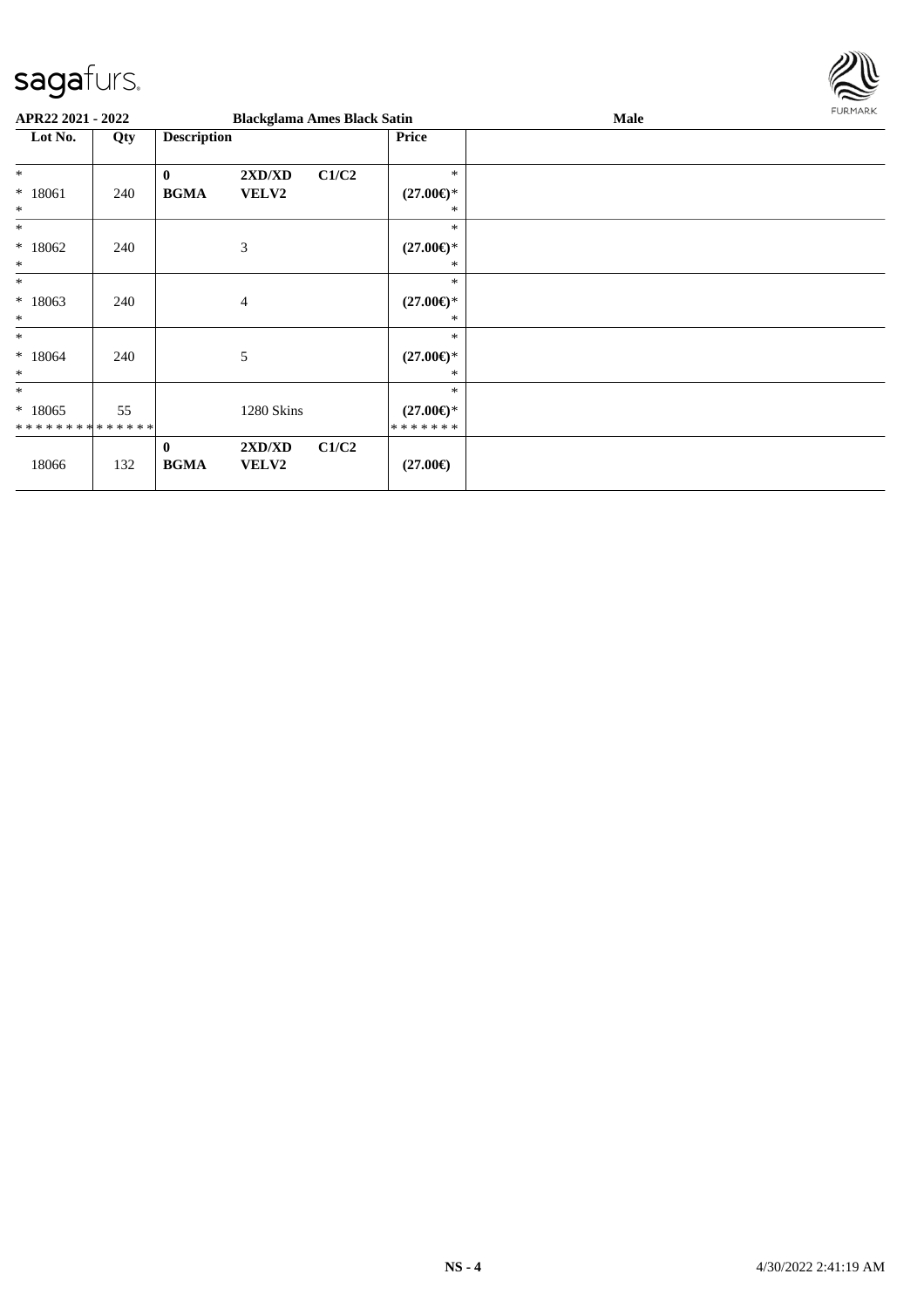

| APR22 2021 - 2022             |                   |                    | <b>Blackglama Springbrook</b>               |    |                               | <b>Male</b> |  |
|-------------------------------|-------------------|--------------------|---------------------------------------------|----|-------------------------------|-------------|--|
| Lot No.                       | $\overline{Q}$ ty | <b>Description</b> |                                             |    | Price                         |             |  |
|                               |                   |                    |                                             |    |                               |             |  |
| ******** <mark>******</mark>  |                   | 30                 | BL/2XD                                      | C1 |                               |             |  |
| $* 18081$                     | 205               | <b>BGMA</b>        | VELV2                                       |    | $(38.00\epsilon)$             |             |  |
| $\ast$                        |                   |                    |                                             |    |                               |             |  |
| $*$                           |                   |                    |                                             |    | $\ast$                        |             |  |
| * 18082                       |                   |                    |                                             |    | $(38.00\epsilon)$ *           |             |  |
|                               | 180               |                    | $\overline{c}$                              |    |                               |             |  |
| $\ast$<br>$*$                 |                   |                    |                                             |    | $\ast$                        |             |  |
|                               |                   |                    |                                             |    | $\ast$                        |             |  |
| * 18083                       | 180               |                    | $\mathfrak{Z}$                              |    | $(38.00\epsilon)$ *           |             |  |
| $\ast$                        |                   |                    |                                             |    | *                             |             |  |
| $*$                           |                   |                    |                                             |    | $\ast$                        |             |  |
| $* 18084$                     | 180               |                    | 4                                           |    | $(38.00\epsilon)$ *           |             |  |
| $\ast$                        |                   |                    |                                             |    | $\ast$                        |             |  |
| $\ast$                        |                   |                    |                                             |    | $\ast$                        |             |  |
| $* 18085$                     | 180               |                    | 5                                           |    | $(38.00\epsilon)$ *           |             |  |
| $\ast$                        |                   |                    |                                             |    | $\ast$                        |             |  |
| $\ast$                        |                   |                    |                                             |    | $\ast$                        |             |  |
| $* 18086$                     | 180               |                    | 6                                           |    | $(38.00\epsilon)$ *           |             |  |
| $\ast$                        |                   |                    |                                             |    | $\ast$                        |             |  |
| $\ast$                        |                   |                    |                                             |    | $\ast$                        |             |  |
| $* 18087$                     | 39                |                    | 1144 Skins                                  |    | $(38.00\epsilon)$ *           |             |  |
| * * * * * * * * * * * * * *   |                   |                    |                                             |    | * * * * * * *                 |             |  |
| * * * * * * * * * * * * * *   |                   | 30                 | $\mathbf{X}\mathbf{D}/\mathbf{D}\mathbf{K}$ | C2 |                               |             |  |
|                               |                   |                    |                                             |    |                               |             |  |
| * 18088<br>$\ast$             | 205               | <b>BGMA</b>        | VELV2                                       |    | $(37.00\epsilon)$             |             |  |
| $\ast$                        |                   |                    |                                             |    | $\ast$                        |             |  |
|                               |                   |                    |                                             |    |                               |             |  |
| * 18089                       | 180               |                    | $\overline{c}$                              |    | $(37.00\in)^\ast$             |             |  |
| $\ast$<br>$\ast$              |                   |                    |                                             |    | *                             |             |  |
|                               |                   |                    |                                             |    | $\ast$                        |             |  |
| $*18090$                      | 180               |                    | $\mathfrak{Z}$                              |    | $(37.00\epsilon)$ *           |             |  |
| $\ast$                        |                   |                    |                                             |    | $\ast$                        |             |  |
| $\ast$                        |                   |                    |                                             |    | $\ast$                        |             |  |
| $* 18091$                     | 180               |                    | 4                                           |    | $(37.00\epsilon)$ *           |             |  |
| $\ast$                        |                   |                    |                                             |    | $\ast$                        |             |  |
| $\ast$                        |                   |                    |                                             |    | $\ast$                        |             |  |
| $*18092$                      | 157               |                    | 902 Skins                                   |    | $(37.00\epsilon)$ *           |             |  |
| * * * * * * * * * * * * * * * |                   |                    |                                             |    | * * * * * * *                 |             |  |
| * * * * * * * * * * * * * * * |                   | 20 BL/2XD          |                                             | C1 |                               |             |  |
| * 18093                       | 245               | <b>BGMA</b> VELV2  |                                             |    | $(32.00\epsilon)$             |             |  |
| $*$                           |                   |                    |                                             |    |                               |             |  |
| $*$                           |                   |                    |                                             |    | $\ast$                        |             |  |
| * 18094                       | 220               |                    | 2                                           |    | $(32.00\epsilon)$ *           |             |  |
| $*$                           |                   |                    |                                             |    | $\ast$                        |             |  |
| $*$                           |                   |                    |                                             |    | $\ast$                        |             |  |
| * 18095                       | 220               |                    | 3                                           |    | $(32.00\epsilon)$ *           |             |  |
| $*$                           |                   |                    |                                             |    | $\ast$                        |             |  |
| $*$                           |                   |                    |                                             |    | $\ast$                        |             |  |
| * 18096                       |                   |                    |                                             |    |                               |             |  |
| $*$                           | 220               |                    | 4                                           |    | $(32.00\epsilon)$ *<br>$\ast$ |             |  |
| $*$ $*$                       |                   |                    |                                             |    | $\ast$                        |             |  |
|                               |                   |                    |                                             |    |                               |             |  |
| $* 18097$                     | 220               |                    | 5                                           |    | $(32.00\epsilon)$ *           |             |  |
| $*$                           |                   |                    |                                             |    | $\ast$                        |             |  |
| $*$                           |                   |                    |                                             |    | $\ast$                        |             |  |
| * 18098                       | 81                |                    | 1206 Skins                                  |    | $(32.00\epsilon)$ *           |             |  |
| * * * * * * * * * * * * * *   |                   |                    |                                             |    | * * * * * * *                 |             |  |
| * * * * * * * * * * * * * * * |                   | 20                 | XD/DK                                       | C2 |                               |             |  |
| * 18099                       | 245               | <b>BGMA</b>        | <b>VELV2</b>                                |    | $(31.00\epsilon)$             |             |  |
| $*$                           |                   |                    |                                             |    |                               |             |  |
| $*$ $*$                       |                   |                    |                                             |    | $\ast$                        |             |  |
| $* 18100$                     | 220               |                    | 2                                           |    | $(31.00\epsilon)$ *           |             |  |
| $*$                           |                   |                    |                                             |    | $\ast$                        |             |  |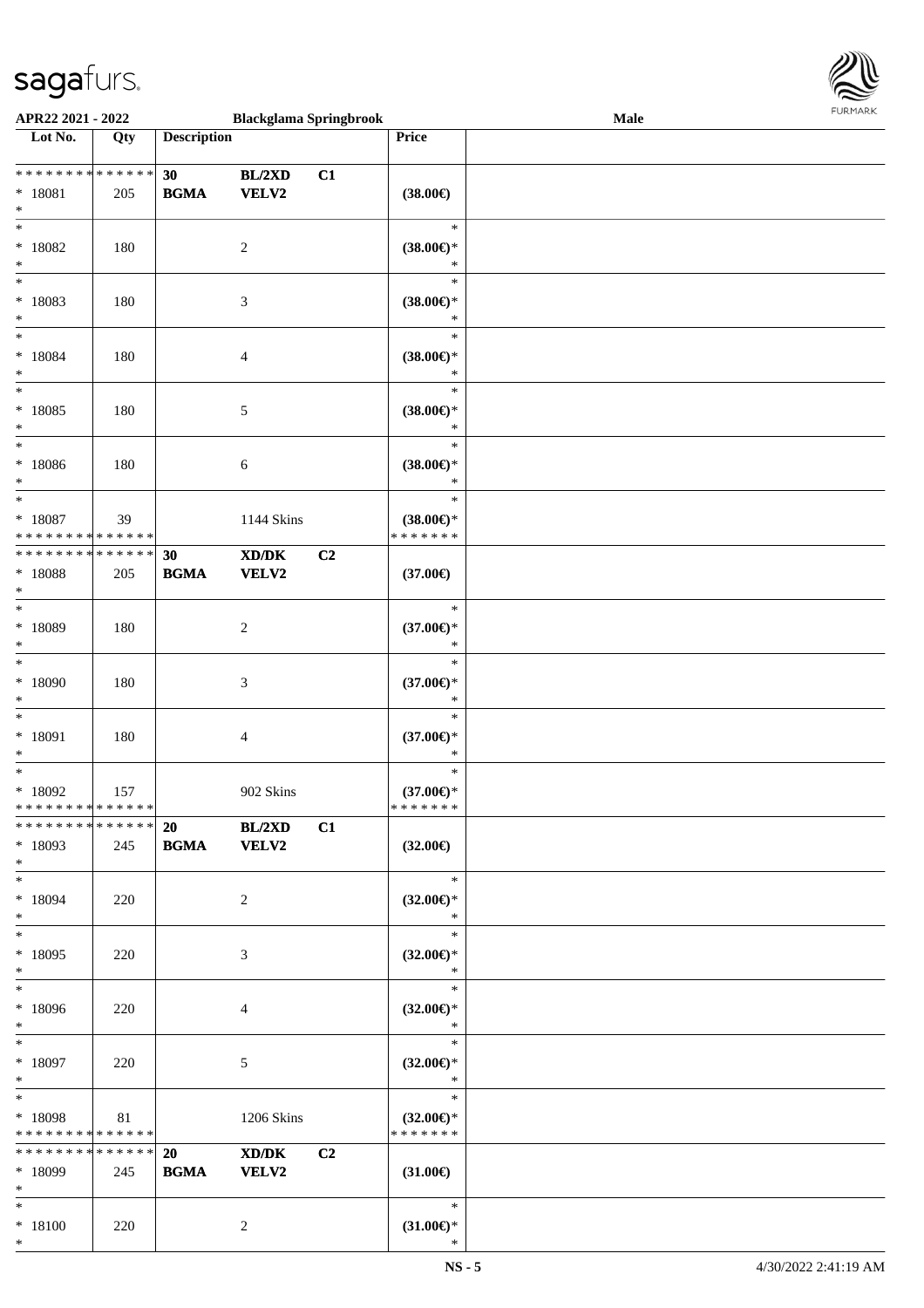

| APR22 2021 - 2022                                 |     |                                                        | <b>Blackglama Springbrook</b> |                |                                                | <b>Male</b> | <b>FURMARK</b> |
|---------------------------------------------------|-----|--------------------------------------------------------|-------------------------------|----------------|------------------------------------------------|-------------|----------------|
| Lot No.                                           | Qty | <b>Description</b>                                     |                               |                | Price                                          |             |                |
| $\ast$<br>$* 18101$<br>$\ast$                     | 220 | 20<br>$\mathbf{B}\mathbf{G}\mathbf{M}\mathbf{A}$       | XD/DK<br>VELV2                | C <sub>2</sub> | $\ast$<br>$(31.00\epsilon)$ *<br>$\ast$        |             |                |
| $\ast$<br>$* 18102$<br>$*$                        | 220 |                                                        | $\overline{4}$                |                | $\ast$<br>$(31.00\epsilon)$ *<br>$\ast$        |             |                |
| $*$<br>$* 18103$<br>* * * * * * * * * * * * * *   | 161 |                                                        | 1066 Skins                    |                | $\ast$<br>$(31.00\epsilon)$ *<br>* * * * * * * |             |                |
| * * * * * * * * * * * * * * *<br>$* 18104$<br>$*$ | 265 | $\mathbf{0}$<br><b>BGMA</b>                            | 2XD/XD<br>VELV2               | C1/C2          | $(27.00\epsilon)$                              |             |                |
| $*$<br>$* 18105$<br>$\ast$                        | 240 |                                                        | $\sqrt{2}$                    |                | $\ast$<br>$(27.00\epsilon)$ *<br>$\ast$        |             |                |
| $*$<br>$* 18106$<br>$\ast$                        | 240 |                                                        | 3                             |                | $\ast$<br>$(27.00\epsilon)$ *<br>$\ast$        |             |                |
| $*$<br>$* 18107$<br>$*$                           | 240 |                                                        | $\overline{4}$                |                | $\ast$<br>$(27.00\epsilon)$ *<br>$\ast$        |             |                |
| $*$<br>* 18108<br>* * * * * * * * * * * * * *     | 69  |                                                        | 1054 Skins                    |                | $\ast$<br>$(27.00\epsilon)$ *<br>*******       |             |                |
| 18109                                             | 177 | $\bf{0}$<br>$\mathbf{B}\mathbf{G}\mathbf{M}\mathbf{A}$ | 2XD/XD<br>VELV2               | C1/C2          | $(27.00\epsilon)$                              |             |                |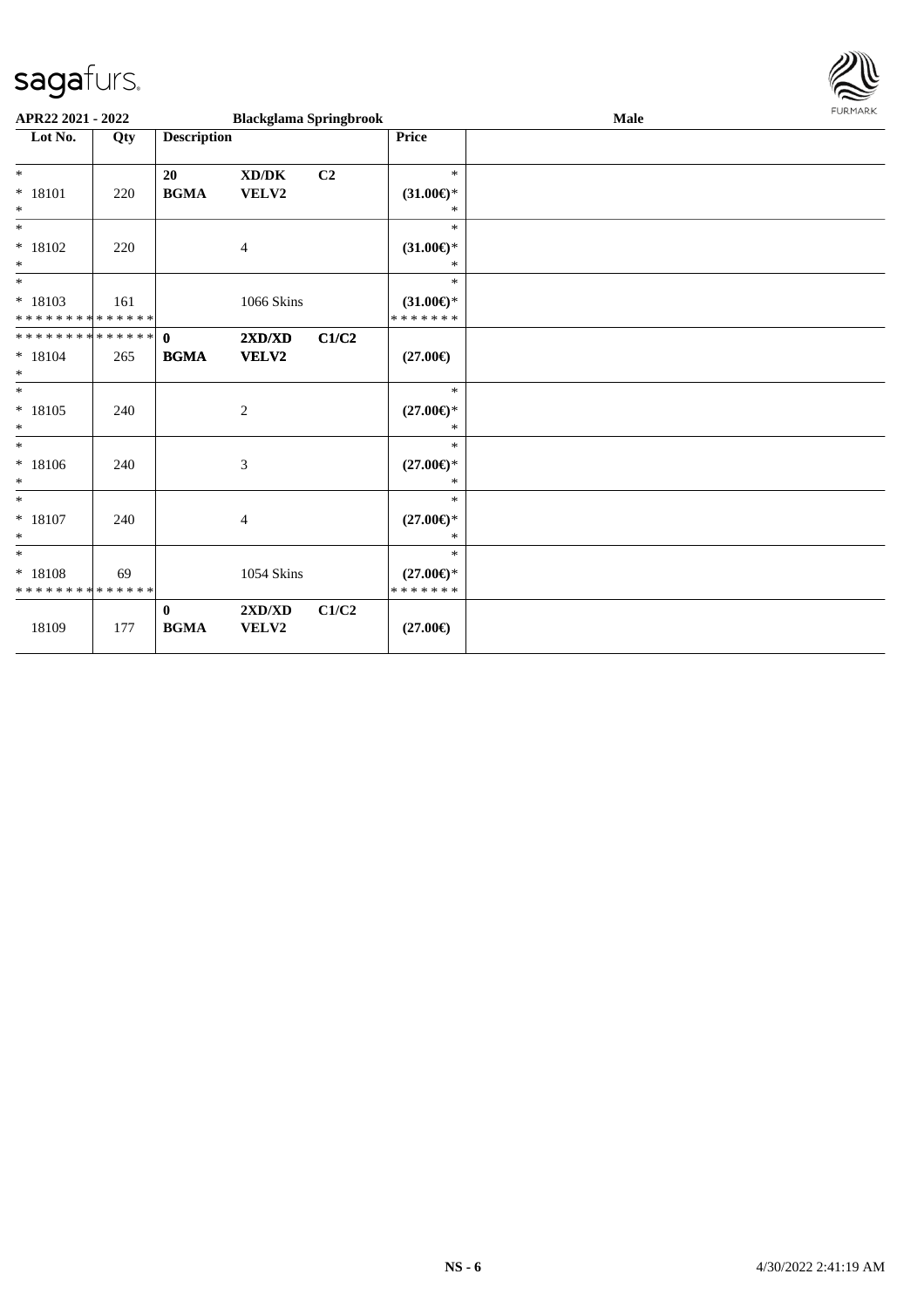

| APR22 2021 - 2022                                                    |     |                    | <b>Blackglama Zimbal Mink</b>    |    |                                          | <b>Male</b> |  |
|----------------------------------------------------------------------|-----|--------------------|----------------------------------|----|------------------------------------------|-------------|--|
| Lot No.                                                              | Qty | <b>Description</b> |                                  |    | Price                                    |             |  |
| **************<br>$* 18121$<br>$\ast$                                | 200 | 40<br><b>BGMA</b>  | <b>Black</b><br>VELV2            | C1 | $(42.00\epsilon)$                        |             |  |
| $\overline{\phantom{0}}$<br>$* 18122$<br>$\ast$                      | 180 |                    | $\overline{c}$                   |    | $\ast$<br>$(42.00\epsilon)$ *<br>$\ast$  |             |  |
| $\overline{\phantom{a}^*}$<br>$* 18123$<br>$\ast$                    | 180 |                    | $\mathfrak{Z}$                   |    | $\ast$<br>$(42.00\epsilon)$ *<br>$\ast$  |             |  |
| $\overline{\ast}$<br>$* 18124$<br>$\ast$                             | 180 |                    | $\overline{4}$                   |    | $\ast$<br>$(42.00\epsilon)$ *<br>$\ast$  |             |  |
| $_{\ast}^{-}$<br>$* 18125$<br>$\ast$                                 | 180 |                    | $5\,$                            |    | $\ast$<br>$(42.00\epsilon)$ *<br>$\ast$  |             |  |
| $_{\ast}^{-}$<br>$* 18126$<br>$\ast$                                 | 180 |                    | $\sqrt{6}$                       |    | $\ast$<br>$(42.00\epsilon)$ *<br>$\ast$  |             |  |
| $\overline{\phantom{a}^*}$<br>$* 18127$<br>$\ast$                    | 180 |                    | $\boldsymbol{7}$                 |    | $\ast$<br>$(42.00\epsilon)$ *<br>$\ast$  |             |  |
| $\overline{\ast}$<br>$* 18128$<br>$\ast$                             | 180 |                    | $\,8\,$                          |    | $\ast$<br>$(42.00\epsilon)$ *<br>$\ast$  |             |  |
| $\overline{\phantom{a}^*}$<br>$* 18129$<br>$\ast$                    | 180 |                    | $\overline{9}$                   |    | $\ast$<br>$(42.00\epsilon)$ *<br>$\ast$  |             |  |
| $\overline{\phantom{1}}$<br>$* 18130$<br>* * * * * * * * * * * * * * | 63  |                    | 1703 Skins                       |    | $\ast$<br>$(42.00\epsilon)$ *<br>******* |             |  |
| * * * * * * * * * * * * * *<br>$* 18131$<br>$\ast$                   | 200 | 40<br><b>BGMA</b>  | $2\mathbf{X}\mathbf{D}$<br>VELV2 | C1 | $(41.00\epsilon)$                        |             |  |
| $\ast$<br>$* 18132$<br>$*$                                           | 180 |                    | $\sqrt{2}$                       |    | $\ast$<br>$(41.00\epsilon)$ *<br>$\ast$  |             |  |
| $*$<br>$* 18133$<br>$\ast$                                           | 180 |                    | $\mathfrak{Z}$                   |    | $\ast$<br>$(41.00\epsilon)$ *<br>$\ast$  |             |  |
| $\overline{\phantom{0}}$<br>$* 18134$<br>$\ast$                      | 180 |                    | 4                                |    | $\ast$<br>$(41.00\epsilon)$ *<br>$\ast$  |             |  |
| $\ast$<br>$* 18135$<br>$*$                                           | 180 |                    | $5\overline{)}$                  |    | $\ast$<br>$(41.00\epsilon)$ *<br>$\ast$  |             |  |
| $\overline{\phantom{1}}$<br>$* 18136$<br>$*$                         | 180 |                    | 6                                |    | $\ast$<br>$(41.00\epsilon)$ *<br>$\ast$  |             |  |
| $*$<br>$* 18137$<br>$*$                                              | 180 |                    | $\boldsymbol{7}$                 |    | $\ast$<br>$(41.00\in)^\ast$<br>$\ast$    |             |  |
| $\ast$<br>$* 18138$<br>$\ast$                                        | 180 |                    | $\,8\,$                          |    | $\ast$<br>$(41.00\epsilon)$ *<br>$\ast$  |             |  |
| $\ast$<br>* 18139<br>$\ast$                                          | 180 |                    | 9                                |    | $\ast$<br>$(41.00\epsilon)$ *<br>$\ast$  |             |  |
| $*$<br>$* 18140$<br>$*$                                              | 180 |                    | 10                               |    | $\ast$<br>$(41.00\epsilon)$ *<br>$\ast$  |             |  |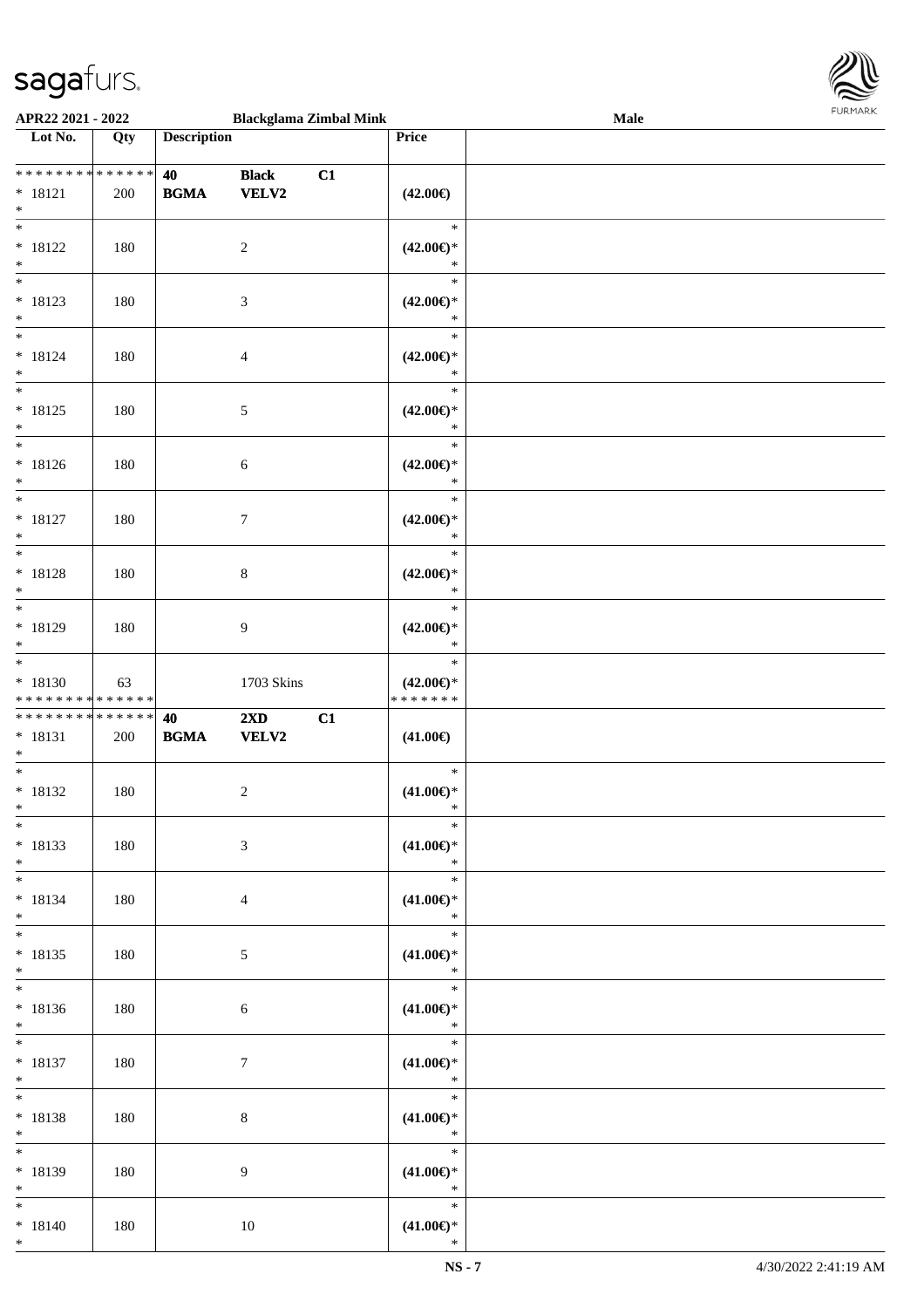

| APR22 2021 - 2022                          |     |                    |                | <b>Blackglama Zimbal Mink</b> |                     | <b>Male</b> |  |
|--------------------------------------------|-----|--------------------|----------------|-------------------------------|---------------------|-------------|--|
| Lot No.                                    | Qty | <b>Description</b> |                |                               | <b>Price</b>        |             |  |
|                                            |     |                    |                |                               |                     |             |  |
| $*$                                        |     | 40                 | 2XD            | C1                            | $\ast$              |             |  |
| $* 18141$                                  | 180 | <b>BGMA</b>        | VELV2          |                               | $(41.00\epsilon)$ * |             |  |
| * * * * * * * * * * * * * *                |     |                    |                |                               | * * * * * * *       |             |  |
| * * * * * * * * <mark>* * * * * * *</mark> |     |                    |                |                               |                     |             |  |
|                                            |     | 40                 | <b>XD</b>      | C2                            |                     |             |  |
| $* 18142$                                  | 200 | <b>BGMA</b>        | <b>VELV2</b>   |                               | $(40.00\epsilon)$   |             |  |
| $*$                                        |     |                    |                |                               |                     |             |  |
|                                            |     |                    |                |                               | $\ast$              |             |  |
| $* 18143$                                  | 180 |                    | $\overline{c}$ |                               | 40.00€*             |             |  |
| $*$                                        |     |                    |                |                               | $\ast$              |             |  |
| $*$                                        |     |                    |                |                               | $\ast$              |             |  |
| $* 18144$                                  | 180 |                    | $\mathfrak{Z}$ |                               | $(40.00\epsilon)$ * |             |  |
| $*$                                        |     |                    |                |                               | $\ast$              |             |  |
|                                            |     |                    |                |                               | $\ast$              |             |  |
|                                            |     |                    |                |                               |                     |             |  |
| $* 18145$                                  | 180 |                    | $\overline{4}$ |                               | $(40.00\epsilon)$ * |             |  |
| $*$                                        |     |                    |                |                               | $\ast$              |             |  |
| $\overline{\phantom{0}}$                   |     |                    |                |                               | $\ast$              |             |  |
| $* 18146$                                  | 31  |                    | 771 Skins      |                               | $(40.00\epsilon)$ * |             |  |
| * * * * * * * * <mark>* * * * * * *</mark> |     |                    |                |                               | * * * * * * *       |             |  |
| * * * * * * * * <mark>* * * * * * *</mark> |     | 30                 | <b>Black</b>   | C1                            |                     |             |  |
| $* 18147$                                  | 200 | <b>BGMA</b>        | <b>VELV2</b>   |                               | $(40.00\epsilon)$   |             |  |
|                                            |     |                    |                |                               |                     |             |  |
| $*$                                        |     |                    |                |                               |                     |             |  |
|                                            |     |                    |                |                               | $\ast$              |             |  |
| $* 18148$                                  | 180 |                    | 2              |                               | $(40.00\epsilon)$ * |             |  |
| $*$                                        |     |                    |                |                               | $\ast$              |             |  |
| $\overline{\ast}$                          |     |                    |                |                               | $\ast$              |             |  |
| * 18149                                    | 180 |                    | $\mathfrak{Z}$ |                               | $(40.00\epsilon)$ * |             |  |
| $*$                                        |     |                    |                |                               | $\ast$              |             |  |
|                                            |     |                    |                |                               | $\ast$              |             |  |
| $* 18150$                                  |     |                    |                |                               |                     |             |  |
|                                            | 180 |                    | $\overline{4}$ |                               | $(40.00\epsilon)$ * |             |  |
| $*$                                        |     |                    |                |                               | $\ast$              |             |  |
| $*$                                        |     |                    |                |                               | $\ast$              |             |  |
| $* 18151$                                  | 180 |                    | $\sqrt{5}$     |                               | $(40.00\epsilon)$ * |             |  |
| $*$                                        |     |                    |                |                               | $\ast$              |             |  |
| $*$                                        |     |                    |                |                               | $\ast$              |             |  |
| $* 18152$                                  | 180 |                    | 6              |                               | $(40.00\epsilon)$ * |             |  |
| $*$                                        |     |                    |                |                               | $\ast$              |             |  |
| $*$                                        |     |                    |                |                               | $\ast$              |             |  |
| $* 18153$                                  |     |                    | $\tau$         |                               | $(40.00\epsilon)$ * |             |  |
|                                            | 180 |                    |                |                               |                     |             |  |
| $*$                                        |     |                    |                |                               | $\ast$              |             |  |
| $*$ $*$                                    |     |                    |                |                               | $\ast$              |             |  |
| $* 18154$                                  | 180 |                    | $8\,$          |                               | $(40.00\epsilon)$ * |             |  |
| $*$                                        |     |                    |                |                               | $\mathbb{R}^n$      |             |  |
| $*$                                        |     |                    |                |                               | $\ast$              |             |  |
| $* 18155$                                  | 180 |                    | 9              |                               | (40.00)             |             |  |
| $*$                                        |     |                    |                |                               | $\ast$              |             |  |
| $*$                                        |     |                    |                |                               | $*$                 |             |  |
| * 18156                                    |     |                    |                |                               |                     |             |  |
|                                            | 180 |                    | 10             |                               | $(40.00\epsilon)$ * |             |  |
| $*$                                        |     |                    |                |                               | $\ast$              |             |  |
| $*$ $*$                                    |     |                    |                |                               | $\ast$              |             |  |
| $* 18157$                                  | 180 |                    | 11             |                               | $(40.00\epsilon)$ * |             |  |
| $*$                                        |     |                    |                |                               | $\ast$              |             |  |
| $*$                                        |     |                    |                |                               | $\ast$              |             |  |
| * 18158                                    | 180 |                    | 12             |                               | $(40.00\epsilon)$ * |             |  |
| $*$ $\qquad$                               |     |                    |                |                               | $\ast$              |             |  |
| $*$                                        |     |                    |                |                               | $\ast$              |             |  |
|                                            |     |                    |                |                               |                     |             |  |
| * 18159                                    | 180 |                    | 13             |                               | $(40.00\epsilon)$ * |             |  |
| $*$                                        |     |                    |                |                               | $\ast$              |             |  |
| $*$                                        |     |                    |                |                               | $\ast$              |             |  |
| * 18160                                    | 180 |                    | 14             |                               | $(40.00\epsilon)$ * |             |  |
| $*$                                        |     |                    |                |                               | $\ast$              |             |  |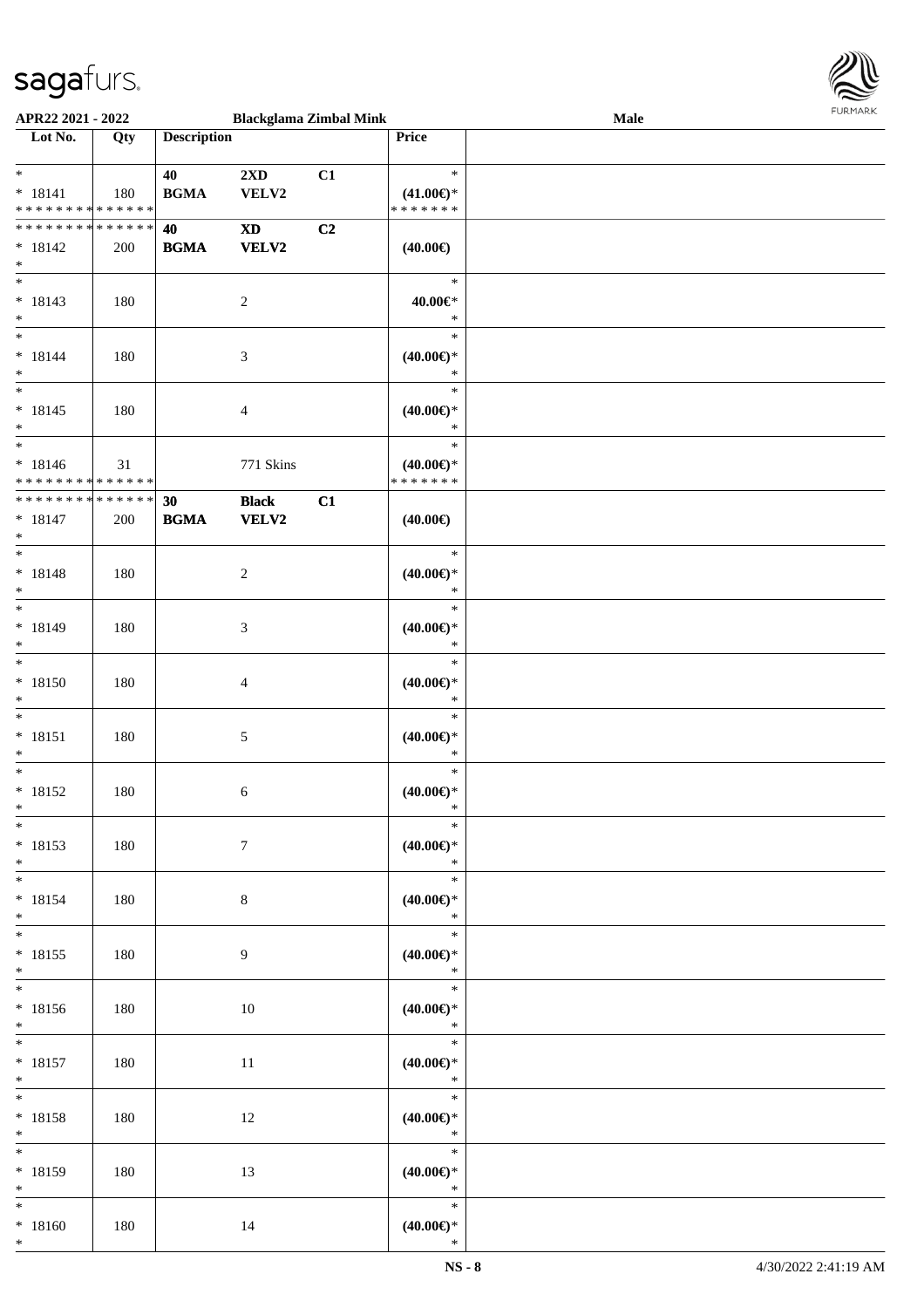

| APR22 2021 - 2022                                  |     |                                                  | <b>Blackglama Zimbal Mink</b>                 |                                                | Male |  |
|----------------------------------------------------|-----|--------------------------------------------------|-----------------------------------------------|------------------------------------------------|------|--|
| Lot No.                                            | Qty | <b>Description</b>                               |                                               | Price                                          |      |  |
| $\ast$<br>$* 18161$<br>$\ast$                      | 180 | 30<br>$\mathbf{B}\mathbf{G}\mathbf{M}\mathbf{A}$ | <b>Black</b><br>C1<br>VELV2                   | $\ast$<br>(40.00)<br>$\ast$                    |      |  |
| $*$<br>$* 18162$<br>$\ast$                         | 180 |                                                  | 16                                            | $\ast$<br>$(40.00\epsilon)$ *<br>$\ast$        |      |  |
| $\overline{\phantom{a}^*}$<br>$* 18163$<br>$\ast$  | 180 |                                                  | $17\,$                                        | $\ast$<br>$(40.00\epsilon)$ *<br>$\ast$        |      |  |
| $\overline{\ast}$<br>$* 18164$<br>$\ast$           | 180 |                                                  | $18\,$                                        | $\ast$<br>$(40.00\in)^\ast$<br>$\ast$          |      |  |
| $\overline{\phantom{0}}$<br>$* 18165$<br>$\ast$    | 180 |                                                  | 19                                            | $\ast$<br>$(40.00\epsilon)$ *<br>$\ast$        |      |  |
| $\overline{\phantom{1}}$<br>$* 18166$<br>$\ast$    | 180 |                                                  | $20\,$                                        | $\ast$<br>$(40.00\epsilon)$ *<br>$\ast$        |      |  |
| $_{\ast}$<br>$* 18167$<br>$\ast$                   | 180 |                                                  | 21                                            | $\ast$<br>$(40.00\epsilon)$ *<br>$\ast$        |      |  |
| $\overline{\ast}$<br>$* 18168$<br>$\ast$           | 180 |                                                  | $22\,$                                        | $\ast$<br>$(40.00\epsilon)$ *<br>$\ast$        |      |  |
| $\overline{\phantom{a}^*}$<br>$* 18169$<br>$\ast$  | 180 |                                                  | $23\,$                                        | $\ast$<br>$(40.00\epsilon)$ *<br>$\ast$        |      |  |
| $\overline{\phantom{1}}$<br>$* 18170$<br>$\ast$    | 180 |                                                  | $24\,$                                        | $\ast$<br>$(40.00\in)^\ast$<br>$\ast$          |      |  |
| $\ast$<br>$* 18171$<br>$\ast$                      | 180 |                                                  | $25\,$                                        | $\ast$<br>$(40.00\in)^\ast$<br>$\ast$          |      |  |
| $\ast$<br>$* 18172$<br>$*$                         | 180 |                                                  | $26\,$                                        | $\ast$<br>$(40.00\epsilon)$ *<br>$\ast$        |      |  |
| $\ast$<br>$* 18173$<br>$\ast$                      | 180 |                                                  | $27\,$                                        | $\ast$<br>(40.00)<br>$\ast$                    |      |  |
| $\ast$<br>$* 18174$<br>$\ast$                      | 180 |                                                  | 28                                            | $\ast$<br>$(40.00\epsilon)$ *<br>$\ast$        |      |  |
| $\ast$<br>$* 18175$<br>$\ast$                      | 180 |                                                  | 29                                            | $\ast$<br>(40.00)<br>$\ast$                    |      |  |
| $\ast$<br>$* 18176$<br>* * * * * * * * * * * * * * | 173 |                                                  | 5413 Skins                                    | $\ast$<br>$(40.00\epsilon)$ *<br>* * * * * * * |      |  |
| * * * * * * * * * * * * * * *<br>$* 18177$<br>$*$  | 200 | 30<br><b>BGMA</b>                                | $2\mathbf{X}\mathbf{D}$<br>C1<br><b>VELV2</b> | (39.00)                                        |      |  |
| $\ast$<br>$* 18178$<br>$\ast$                      | 180 |                                                  | $\overline{2}$                                | $\ast$<br>(39.00)<br>$\ast$                    |      |  |
| $\ast$<br>* 18179<br>$\ast$                        | 179 |                                                  | $\mathfrak{Z}$                                | $\ast$<br>(39.00)<br>$\ast$                    |      |  |
| $*$<br>$* 18180$<br>$\ast$                         | 180 |                                                  | $\overline{4}$                                | $\ast$<br>$(39.00\epsilon)$ *<br>$\ast$        |      |  |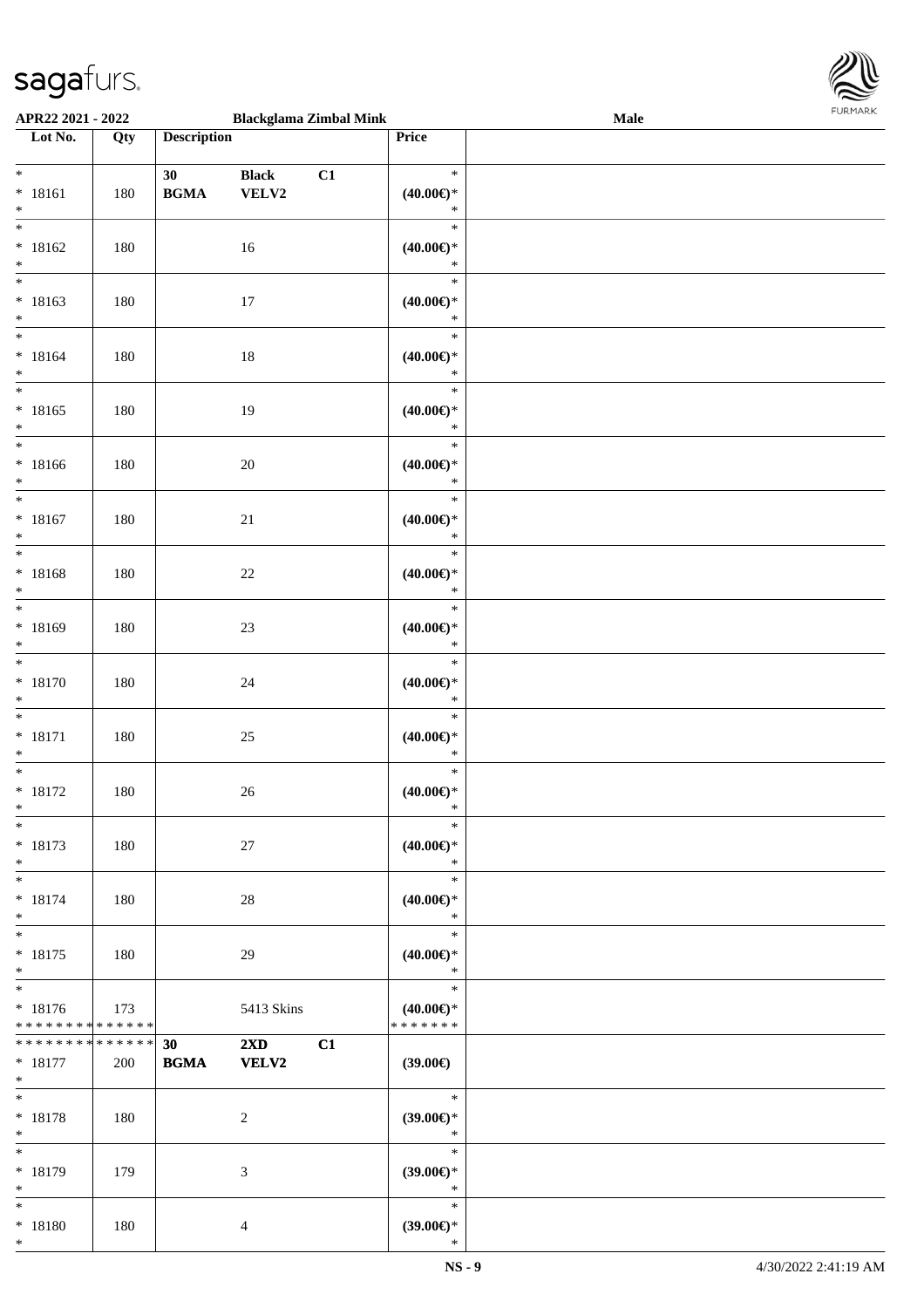

| APR22 2021 - 2022                               |     |                                                  | <b>Blackglama Zimbal Mink</b> |                                         | Male | 1.91511111515 |
|-------------------------------------------------|-----|--------------------------------------------------|-------------------------------|-----------------------------------------|------|---------------|
| Lot No.                                         | Qty | <b>Description</b>                               |                               | Price                                   |      |               |
| $*$<br>* 18181<br>$\ast$                        | 180 | 30<br>$\mathbf{B}\mathbf{G}\mathbf{M}\mathbf{A}$ | 2XD<br>C1<br>VELV2            | $\ast$<br>$(39.00\epsilon)$ *<br>$\ast$ |      |               |
| $*$<br>$* 18182$<br>$*$                         | 180 |                                                  | 6                             | $\ast$<br>$(39.00\epsilon)$ *<br>$\ast$ |      |               |
| * 18183<br>$\ast$                               | 180 |                                                  | $\tau$                        | $\ast$<br>(39.00)<br>$\ast$             |      |               |
| $*$<br>$* 18184$<br>$*$                         | 180 |                                                  | $\,8\,$                       | $\ast$<br>(39.00)<br>$\ast$             |      |               |
| $\overline{\phantom{0}}$<br>$* 18185$<br>$\ast$ | 180 |                                                  | 9                             | $\ast$<br>(39.00)<br>$\ast$             |      |               |
| $\overline{\phantom{0}}$<br>$* 18186$<br>$\ast$ | 180 |                                                  | 10                            | $\ast$<br>$(39.00\epsilon)$ *<br>$\ast$ |      |               |
| $\overline{\ast}$<br>$* 18187$<br>$\ast$        | 180 |                                                  | 11                            | $\ast$<br>$(39.00\epsilon)$ *<br>$\ast$ |      |               |
| $*$<br>$* 18188$<br>$*$                         | 181 |                                                  | 12                            | $\ast$<br>(39.00)<br>$\ast$             |      |               |
| $\overline{\ast}$<br>* 18189<br>$\ast$          | 180 |                                                  | 13                            | $\ast$<br>(39.00)<br>$\ast$             |      |               |
| $\overline{\ast}$<br>* 18190<br>$\ast$          | 180 |                                                  | 14                            | $\ast$<br>(39.00)<br>$\ast$             |      |               |
| $*$<br>$* 18191$<br>$\ast$                      | 180 |                                                  | 15                            | $\ast$<br>(39.00)<br>$\ast$             |      |               |
| $*$<br>$* 18192$<br>$*$                         | 180 |                                                  | $16\,$                        | $\ast$<br>(39.00)<br>$*$                |      |               |
| $*$<br>* 18193<br>$*$                           | 180 |                                                  | 17                            | $\ast$<br>$(39.00\epsilon)$ *<br>$\ast$ |      |               |
| * 18194<br>$*$                                  | 180 |                                                  | 18                            | $\ast$<br>$(39.00\epsilon)$ *<br>$\ast$ |      |               |
| $*$<br>$* 18195$<br>$*$                         | 180 |                                                  | 19                            | $\ast$<br>$(39.00\epsilon)$ *<br>$*$    |      |               |
| * 18196<br>$*$                                  | 180 |                                                  | 20                            | $\ast$<br>(39.00)<br>$\ast$             |      |               |
| $*$<br>$* 18197$<br>$*$ $*$                     | 180 |                                                  | 21                            | $\ast$<br>(39.00)<br>$\ast$             |      |               |
| $*$ and $*$<br>* 18198<br>$*$                   | 180 |                                                  | $22\,$                        | $\ast$<br>(39.00)<br>$\ast$             |      |               |
| $*$<br>* 18199<br>$*$                           | 180 |                                                  | $23\,$                        | $\ast$<br>$(39.00\epsilon)$ *<br>$\ast$ |      |               |
| $\ast$<br>$*18200$<br>$*$                       | 180 |                                                  | 24                            | $\ast$<br>$(39.00\epsilon)$ *<br>$\ast$ |      |               |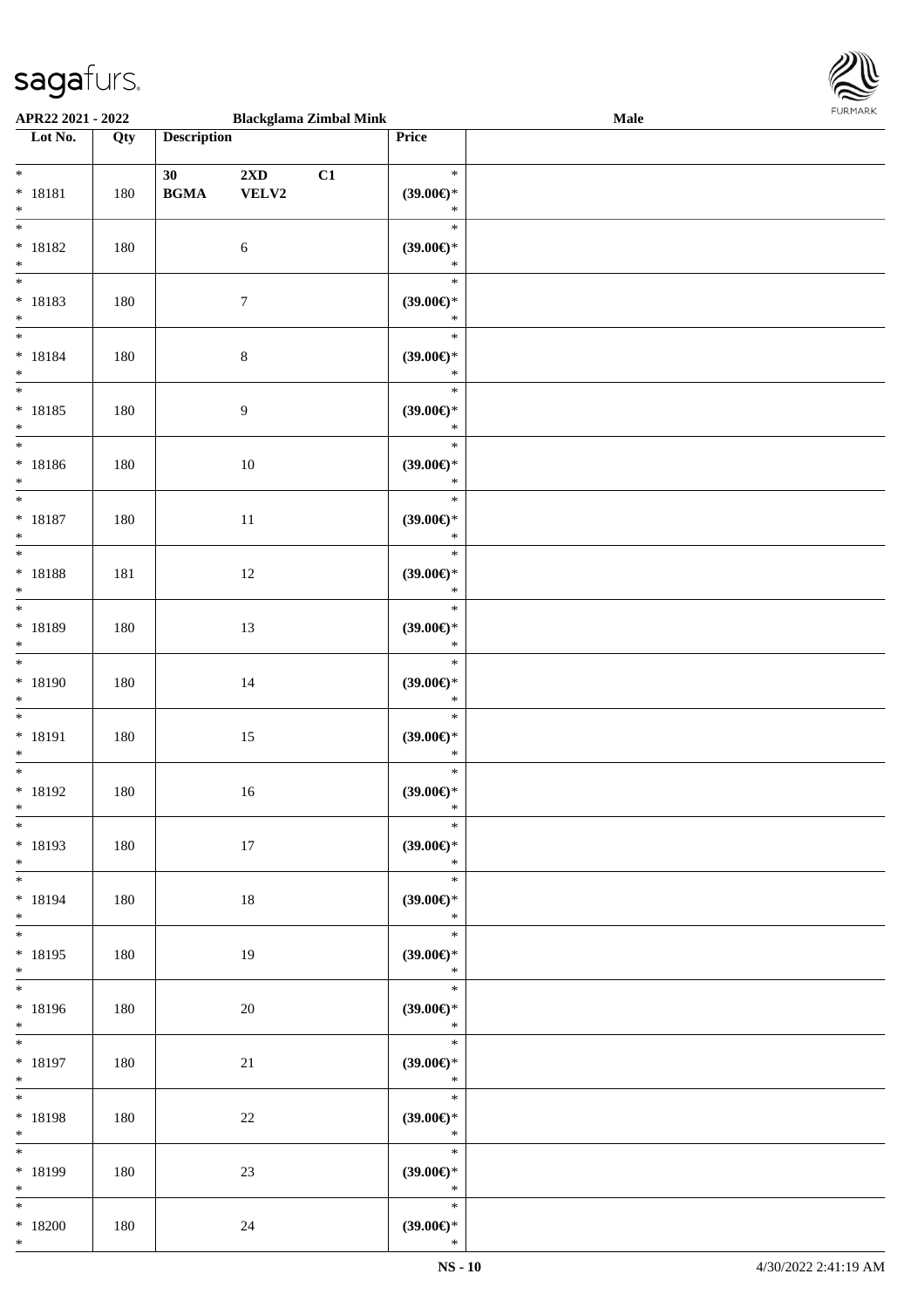

| APR22 2021 - 2022                              |     |                    |              | <b>Blackglama Zimbal Mink</b> |                                                   | <b>Male</b> |  |
|------------------------------------------------|-----|--------------------|--------------|-------------------------------|---------------------------------------------------|-------------|--|
| Lot No.                                        | Qty | <b>Description</b> |              |                               | Price                                             |             |  |
| $*$<br>$* 18201$<br>$*$                        | 180 | 30<br><b>BGMA</b>  | 2XD<br>VELV2 | C1                            | $\ast$<br>$(39.00\epsilon)$ *<br>$\ast$           |             |  |
| $*18202$<br>$*$                                | 180 |                    | 26           |                               | $\ast$<br>$(39.00\epsilon)$ *<br>$\ast$           |             |  |
| $*18203$<br>$*$                                | 180 |                    | $27\,$       |                               | $\ast$<br>(39.00)<br>$\ast$                       |             |  |
| $*$<br>$* 18204$<br>$*$                        | 180 |                    | $28\,$       |                               | $\ast$<br>$(39.00\epsilon)$ *<br>$\ast$           |             |  |
| $\overline{\ast}$<br>$*18205$<br>$*$           | 180 |                    | $29\,$       |                               | $\ast$<br>$(39.00\epsilon)$ *<br>$\ast$           |             |  |
| $\overline{\ast}$<br>$*18206$<br>$\ast$<br>$*$ | 180 |                    | 30           |                               | $\ast$<br>(39.00)<br>$\ast$                       |             |  |
| $*18207$<br>$*$<br>$\overline{\ast}$           | 180 |                    | 31           |                               | $\ast$<br>$(39.00\epsilon)$ *<br>$\ast$           |             |  |
| $* 18208$<br>$*$                               | 180 |                    | $32\,$       |                               | $\ast$<br>$(39.00\epsilon)$ *<br>$\ast$           |             |  |
| $*$<br>$*18209$<br>$*$                         | 180 |                    | 33           |                               | $\ast$<br>(39.00)<br>$\ast$                       |             |  |
| $*$<br>$* 18210$<br>$*$                        | 180 |                    | 34           |                               | $\ast$<br>(39.00)<br>$\ast$                       |             |  |
| $*$<br>$* 18211$<br>$*$                        | 180 |                    | 35           |                               | $\ast$<br>$(39.00\epsilon)$ *<br>$\ast$           |             |  |
| $*$<br>$* 18212$<br>$*$                        | 180 |                    | 36           |                               | $\ast$<br>(39.00)<br>$\ast$                       |             |  |
| $*$<br>$* 18213$<br>$*$                        | 180 |                    | 37           |                               | $\ast$<br>$(39.00\epsilon)$ *<br>$\ast$           |             |  |
| $*$<br>$* 18214$<br>$*$<br>$*$                 | 180 |                    | 38           |                               | $\ast$<br>$(39.00\epsilon)$ *<br>$\ast$           |             |  |
| $* 18215$<br>$*$<br>$*$                        | 180 |                    | 39           |                               | $\ast$<br>$(39.00\in)^\ast$<br>$\ast$<br>$\ast$   |             |  |
| $* 18216$<br>$*$                               | 180 |                    | 40           |                               | $(39.00\epsilon)$ *<br>$\ast$<br>$\ast$           |             |  |
| $*$ and $*$<br>$* 18217$<br>$*$ $-$            | 180 |                    | 41           |                               | $(39.00\epsilon)$ *<br>$\ast$                     |             |  |
| $*$<br>$* 18218$<br>$*$<br>$*$                 | 180 |                    | 42           |                               | $\ast$<br>$(39.00\epsilon)$ *<br>$\ast$<br>$\ast$ |             |  |
| * 18219<br>$*$                                 | 180 |                    | 43           |                               | $(39.00\epsilon)$ *<br>$\ast$                     |             |  |
| $*$<br>$*18220$<br>$*$                         | 180 |                    | 44           |                               | $\ast$<br>$(39.00\epsilon)$ *<br>$\ast$           |             |  |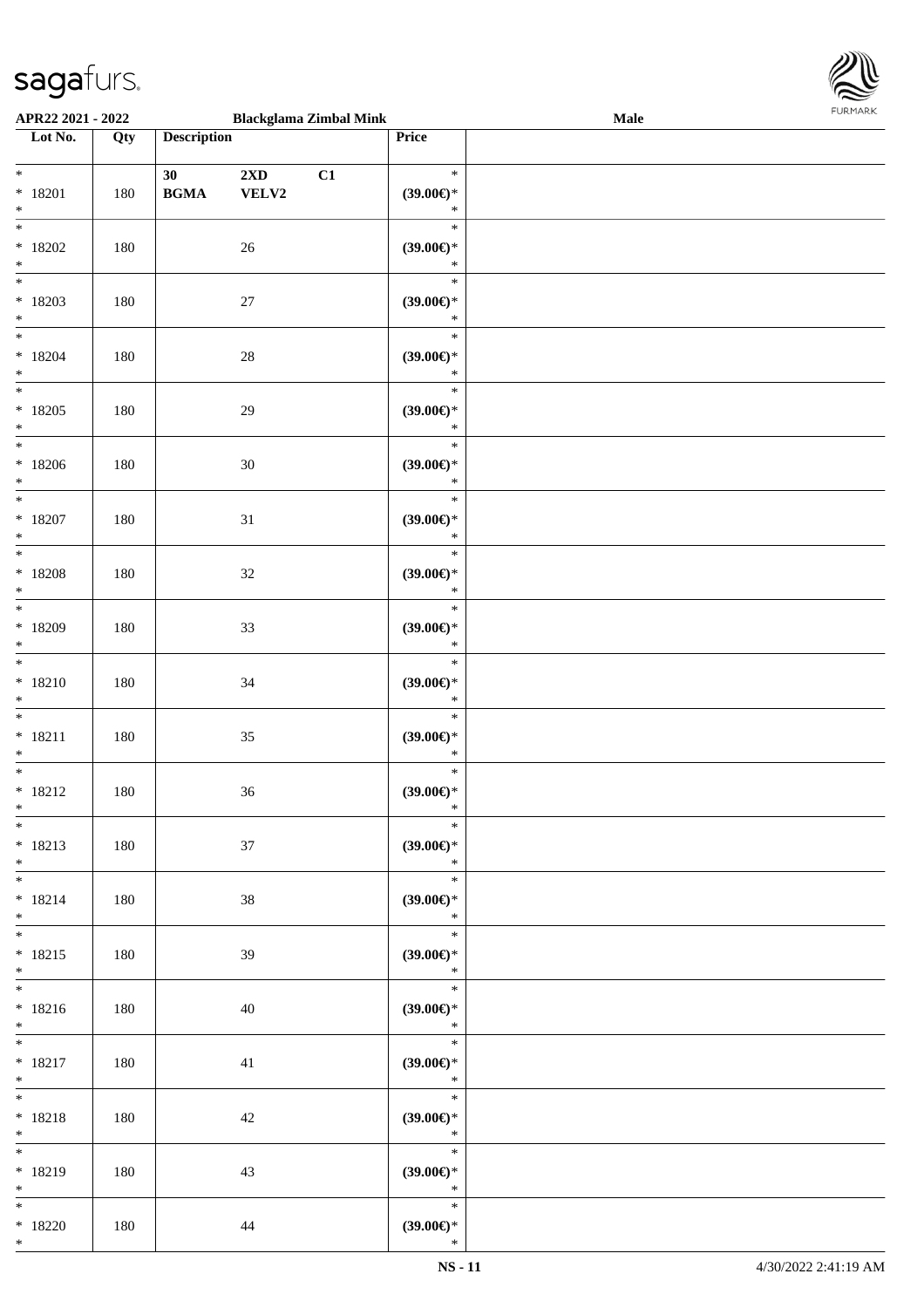

| APR22 2021 - 2022                          |     |                                            | <b>Blackglama Zimbal Mink</b> |    |                          | Male |  |
|--------------------------------------------|-----|--------------------------------------------|-------------------------------|----|--------------------------|------|--|
| Lot No.                                    | Qty | <b>Description</b>                         |                               |    | Price                    |      |  |
|                                            |     |                                            |                               |    |                          |      |  |
| $*$                                        |     | 30                                         | $2\mathbf{X}\mathbf{D}$       | C1 | $\ast$                   |      |  |
| $* 18221$                                  | 180 | $\mathbf{B}\mathbf{G}\mathbf{M}\mathbf{A}$ | VELV2                         |    | $(39.00\epsilon)$ *      |      |  |
| $*$                                        |     |                                            |                               |    | $\ast$                   |      |  |
| $\overline{\ast}$                          |     |                                            |                               |    |                          |      |  |
|                                            |     |                                            |                               |    | $\ast$                   |      |  |
| $*18222$                                   | 139 |                                            | 8259 Skins                    |    | $(39.00\epsilon)$ *      |      |  |
| * * * * * * * * * * * * * * *              |     |                                            |                               |    | * * * * * * *            |      |  |
| * * * * * * * * <mark>* * * * * * *</mark> |     | 30                                         | $\mathbf{X}\mathbf{D}$        | C2 |                          |      |  |
| $* 18223$                                  | 200 | <b>BGMA</b>                                | <b>VELV2</b>                  |    | $(38.00\epsilon)$        |      |  |
| $\ast$                                     |     |                                            |                               |    |                          |      |  |
| $*$                                        |     |                                            |                               |    | $\ast$                   |      |  |
|                                            |     |                                            |                               |    |                          |      |  |
| $* 18224$                                  | 180 |                                            | $\overline{2}$                |    | $(38.00\epsilon)$ *      |      |  |
| $*$                                        |     |                                            |                               |    | $\ast$                   |      |  |
| $\overline{\ast}$                          |     |                                            |                               |    | $\ast$                   |      |  |
| $* 18225$                                  | 180 |                                            | $\mathfrak{Z}$                |    | $(38.00\epsilon)$ *      |      |  |
| $*$                                        |     |                                            |                               |    | $\ast$                   |      |  |
| $*$                                        |     |                                            |                               |    | $\ast$                   |      |  |
|                                            |     |                                            |                               |    |                          |      |  |
| $*18226$                                   | 180 |                                            | $\overline{4}$                |    | $(38.00\epsilon)$ *      |      |  |
| $\ast$                                     |     |                                            |                               |    | $\ast$                   |      |  |
| $\overline{\ast}$                          |     |                                            |                               |    | $\ast$                   |      |  |
| $* 18227$                                  | 180 |                                            | 5                             |    | $(38.00\epsilon)$ *      |      |  |
| $\ast$                                     |     |                                            |                               |    | $\ast$                   |      |  |
| $\overline{\ast}$                          |     |                                            |                               |    | $\ast$                   |      |  |
| $* 18228$                                  |     |                                            |                               |    |                          |      |  |
|                                            | 180 |                                            | 6                             |    | $(38.00\epsilon)$ *      |      |  |
| $\ast$<br>$\overline{\phantom{0}}$         |     |                                            |                               |    | $\ast$                   |      |  |
|                                            |     |                                            |                               |    | $\ast$                   |      |  |
| * 18229                                    | 180 |                                            | $\tau$                        |    | $(38.00\epsilon)$ *      |      |  |
| $\ast$                                     |     |                                            |                               |    | $\ast$                   |      |  |
| $\ast$                                     |     |                                            |                               |    | $\ast$                   |      |  |
| $*18230$                                   | 180 |                                            | $\,8\,$                       |    | $(38.00\epsilon)$ *      |      |  |
| $\ast$                                     |     |                                            |                               |    | $\ast$                   |      |  |
| $\ast$                                     |     |                                            |                               |    | $\ast$                   |      |  |
|                                            |     |                                            |                               |    |                          |      |  |
| $* 18231$                                  | 180 |                                            | 9                             |    | $(38.00\epsilon)$ *      |      |  |
| $\ast$                                     |     |                                            |                               |    | $\ast$                   |      |  |
| $\ast$                                     |     |                                            |                               |    | $\ast$                   |      |  |
| $*18232$                                   | 180 |                                            | 10                            |    | $(38.00\epsilon)$ *      |      |  |
| $\ddot{x}$                                 |     |                                            |                               |    | $\ast$                   |      |  |
| $\ast$                                     |     |                                            |                               |    | $*$                      |      |  |
|                                            |     |                                            |                               |    |                          |      |  |
| * 18233                                    | 180 |                                            | 11                            |    | $(38.00\epsilon)$ *      |      |  |
| $*$                                        |     |                                            |                               |    | $\ast$                   |      |  |
| $*$ $-$                                    |     |                                            |                               |    | $\ast$                   |      |  |
| $*18234$                                   | 180 |                                            | 12                            |    | $(38.00\epsilon)$ *      |      |  |
| $\ddot{x}$                                 |     |                                            |                               |    | $\ddot{\ast}$            |      |  |
| $*$                                        |     |                                            |                               |    | $\ast$                   |      |  |
| $*18235$                                   | 134 |                                            | 2314 Skins                    |    | $(38.00\epsilon)$ *      |      |  |
| * * * * * * * * <mark>* * * * * *</mark>   |     |                                            |                               |    | * * * * * * *            |      |  |
| * * * * * * * * <mark>* * * * * * *</mark> |     |                                            |                               |    |                          |      |  |
|                                            |     | 20                                         | Black C1                      |    |                          |      |  |
| $*18236$                                   | 240 | <b>BGMA</b>                                | <b>VELV2</b>                  |    | 34.00€                   |      |  |
| $*$ $-$                                    |     |                                            |                               |    |                          |      |  |
| $*$ $*$                                    |     |                                            |                               |    | $\overline{\phantom{0}}$ |      |  |
| $*18237$                                   | 220 |                                            | 2                             |    | 34.00€*                  |      |  |
| $*$                                        |     |                                            |                               |    | $\ast$                   |      |  |
| $*$ $-$                                    |     |                                            |                               |    | $\overline{\phantom{a}}$ |      |  |
|                                            |     |                                            |                               |    |                          |      |  |
| * 18238                                    | 220 |                                            | 3                             |    | 34.00€*                  |      |  |
| $\ast$                                     |     |                                            |                               |    | $\ast$                   |      |  |
| $*$ $*$                                    |     |                                            |                               |    | $\ast$                   |      |  |
| * 18239                                    | 220 |                                            | $\overline{4}$                |    | 34.00€*                  |      |  |
| $*$                                        |     |                                            |                               |    | $\mathbb{R}^n$           |      |  |
| $*$ $*$                                    |     |                                            |                               |    | $\ast$                   |      |  |
| $*18240$                                   | 220 |                                            | 5                             |    | 34.00€*                  |      |  |
| $\ast$                                     |     |                                            |                               |    | $\ast$                   |      |  |
|                                            |     |                                            |                               |    |                          |      |  |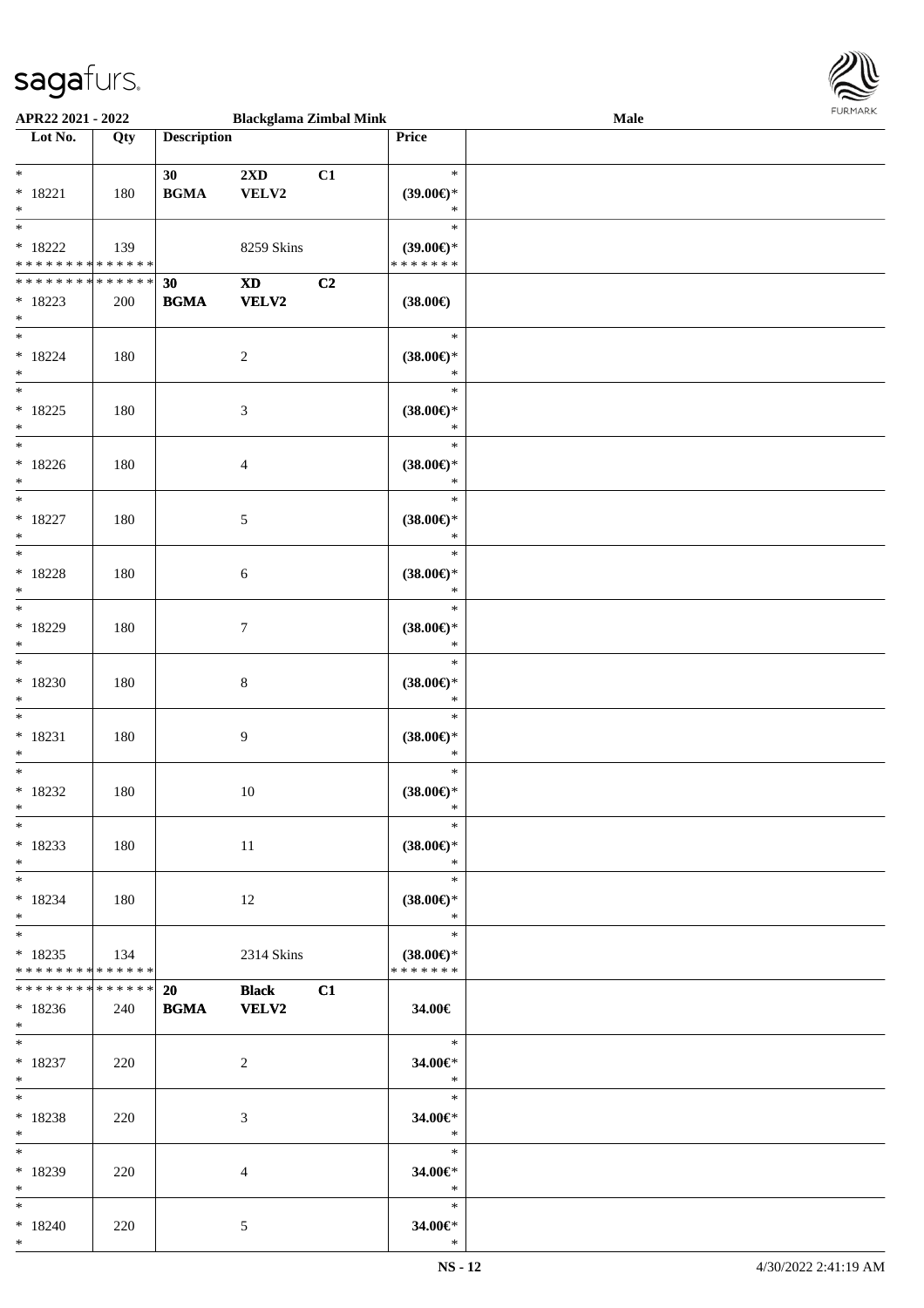

| APR22 2021 - 2022                  |     |                                            | <b>Blackglama Zimbal Mink</b>                                                                                                                                                                                                  |                |                                      | Male | 101111111111 |
|------------------------------------|-----|--------------------------------------------|--------------------------------------------------------------------------------------------------------------------------------------------------------------------------------------------------------------------------------|----------------|--------------------------------------|------|--------------|
| $\overline{\phantom{1}}$ Lot No.   | Qty | <b>Description</b>                         |                                                                                                                                                                                                                                |                | Price                                |      |              |
|                                    |     |                                            |                                                                                                                                                                                                                                |                |                                      |      |              |
| $*$ $*$                            |     | 20                                         | <b>Black</b>                                                                                                                                                                                                                   | C1             | $\ast$                               |      |              |
| $* 18241$                          | 220 | <b>BGMA</b>                                | VELV2                                                                                                                                                                                                                          |                | $(34.00\epsilon)$ *                  |      |              |
| $\ast$                             |     |                                            |                                                                                                                                                                                                                                |                | $\ast$                               |      |              |
| $*$                                |     |                                            |                                                                                                                                                                                                                                |                | $\ast$                               |      |              |
| $* 18242$                          | 220 |                                            | $\tau$                                                                                                                                                                                                                         |                | $(34.00\epsilon)$ *                  |      |              |
| $*$                                |     |                                            |                                                                                                                                                                                                                                |                | $\ast$                               |      |              |
|                                    |     |                                            |                                                                                                                                                                                                                                |                | $\ast$                               |      |              |
| $* 18243$                          |     |                                            |                                                                                                                                                                                                                                |                |                                      |      |              |
| $\ast$                             | 220 |                                            | $\,8\,$                                                                                                                                                                                                                        |                | $(34.00\epsilon)$ *<br>$\ast$        |      |              |
| $\overline{\ast}$                  |     |                                            |                                                                                                                                                                                                                                |                | $\ast$                               |      |              |
|                                    |     |                                            |                                                                                                                                                                                                                                |                |                                      |      |              |
| $* 18244$                          | 220 |                                            | $\overline{9}$                                                                                                                                                                                                                 |                | $(34.00\epsilon)$ *                  |      |              |
| $\ast$<br>$\overline{\phantom{0}}$ |     |                                            |                                                                                                                                                                                                                                |                | $\ast$                               |      |              |
|                                    |     |                                            |                                                                                                                                                                                                                                |                | $\ast$                               |      |              |
| $* 18245$                          | 220 |                                            | 10                                                                                                                                                                                                                             |                | $(34.00\epsilon)$ *                  |      |              |
| $*$                                |     |                                            |                                                                                                                                                                                                                                |                | $\ast$                               |      |              |
| $*$                                |     |                                            |                                                                                                                                                                                                                                |                | $\ast$                               |      |              |
| $* 18246$                          | 220 |                                            | 11                                                                                                                                                                                                                             |                | $(34.00\epsilon)$ *                  |      |              |
| $*$                                |     |                                            |                                                                                                                                                                                                                                |                | $\ast$                               |      |              |
| $*$                                |     |                                            |                                                                                                                                                                                                                                |                | $\ast$                               |      |              |
| $* 18247$                          | 220 |                                            | 12                                                                                                                                                                                                                             |                | $(34.00\epsilon)$ *                  |      |              |
| $*$                                |     |                                            |                                                                                                                                                                                                                                |                | $\ast$                               |      |              |
| $\overline{\phantom{0}}$           |     |                                            |                                                                                                                                                                                                                                |                | $\ast$                               |      |              |
| $* 18248$                          | 220 |                                            | 13                                                                                                                                                                                                                             |                | $(34.00\epsilon)$ *                  |      |              |
| $*$                                |     |                                            |                                                                                                                                                                                                                                |                | $\ast$                               |      |              |
|                                    |     |                                            |                                                                                                                                                                                                                                |                | $\ast$                               |      |              |
| * 18249                            | 220 |                                            | 14                                                                                                                                                                                                                             |                | $(34.00\epsilon)$ *                  |      |              |
| $*$                                |     |                                            |                                                                                                                                                                                                                                |                | $\ast$                               |      |              |
|                                    |     |                                            |                                                                                                                                                                                                                                |                | $\ast$                               |      |              |
| $*18250$                           |     |                                            |                                                                                                                                                                                                                                |                |                                      |      |              |
| * * * * * * * * * * * * * *        | 122 |                                            | 3222 Skins                                                                                                                                                                                                                     |                | $(34.00\epsilon)$ *<br>* * * * * * * |      |              |
| ******** <mark>******</mark>       |     |                                            |                                                                                                                                                                                                                                |                |                                      |      |              |
|                                    |     | 20                                         | $\mathbf{X}\mathbf{D}$                                                                                                                                                                                                         | C2             |                                      |      |              |
| $* 18251$                          | 240 | $\mathbf{B}\mathbf{G}\mathbf{M}\mathbf{A}$ | <b>VELV2</b>                                                                                                                                                                                                                   |                | 32.00€                               |      |              |
| $*$                                |     |                                            |                                                                                                                                                                                                                                |                |                                      |      |              |
| $*$                                |     |                                            |                                                                                                                                                                                                                                |                | $\ast$                               |      |              |
| $* 18252$                          | 240 |                                            | 2                                                                                                                                                                                                                              |                | 32.00€*                              |      |              |
| $*$ $-$                            |     |                                            |                                                                                                                                                                                                                                |                | $\ast$                               |      |              |
| $*$                                |     |                                            |                                                                                                                                                                                                                                |                | $\ast$                               |      |              |
| * 18253                            | 220 |                                            | 3                                                                                                                                                                                                                              |                | 32.00€*                              |      |              |
| $*$                                |     |                                            |                                                                                                                                                                                                                                |                | $\ast$                               |      |              |
| $*$                                |     |                                            |                                                                                                                                                                                                                                |                | $\ast$                               |      |              |
| $* 18254$                          | 220 |                                            | 4                                                                                                                                                                                                                              |                | 32.00 $\in$ *                        |      |              |
| $*$                                |     |                                            |                                                                                                                                                                                                                                |                | $\ast$                               |      |              |
| $*$                                |     |                                            |                                                                                                                                                                                                                                |                | $\ast$                               |      |              |
| $* 18255$                          | 41  |                                            | 961 Skins                                                                                                                                                                                                                      |                | 32.00€*                              |      |              |
| * * * * * * * * * * * * * * *      |     |                                            |                                                                                                                                                                                                                                |                | * * * * * * *                        |      |              |
| ************** 0                   |     |                                            | <b>Black</b>                                                                                                                                                                                                                   | C1             |                                      |      |              |
| $* 18256$                          | 260 | <b>BGMA</b>                                | VELV2                                                                                                                                                                                                                          |                | $(29.50\epsilon)$                    |      |              |
| $*$                                |     |                                            |                                                                                                                                                                                                                                |                |                                      |      |              |
| $*$                                |     |                                            |                                                                                                                                                                                                                                |                | $\ast$                               |      |              |
| $*18257$                           | 55  |                                            | 315 Skins                                                                                                                                                                                                                      |                | $(29.50\epsilon)$ *                  |      |              |
| * * * * * * * * * * * * * * *      |     |                                            |                                                                                                                                                                                                                                |                | * * * * * * *                        |      |              |
|                                    |     |                                            | $2\mathbf{X}\mathbf{D}$                                                                                                                                                                                                        | C1             |                                      |      |              |
| $*18258$                           | 260 | <b>BGMA</b>                                | <b>VELV2</b>                                                                                                                                                                                                                   |                | $(28.50\epsilon)$                    |      |              |
| $*$ $-$                            |     |                                            |                                                                                                                                                                                                                                |                |                                      |      |              |
| $*$                                |     |                                            |                                                                                                                                                                                                                                |                | $\ast$                               |      |              |
|                                    |     |                                            |                                                                                                                                                                                                                                |                |                                      |      |              |
| $*18259$                           | 194 |                                            | 454 Skins                                                                                                                                                                                                                      |                | $(28.50\epsilon)$ *                  |      |              |
| * * * * * * * * * * * * * * *      |     |                                            |                                                                                                                                                                                                                                |                | * * * * * * *                        |      |              |
|                                    |     | $\mathbf{0}$                               | XD and the same state of the state of the state of the state of the state of the state of the state of the state of the state of the state of the state of the state of the state of the state of the state of the state of th | C <sub>2</sub> |                                      |      |              |
| 18260                              | 175 | <b>BGMA</b>                                | <b>VELV2</b>                                                                                                                                                                                                                   |                | $(27.50\epsilon)$                    |      |              |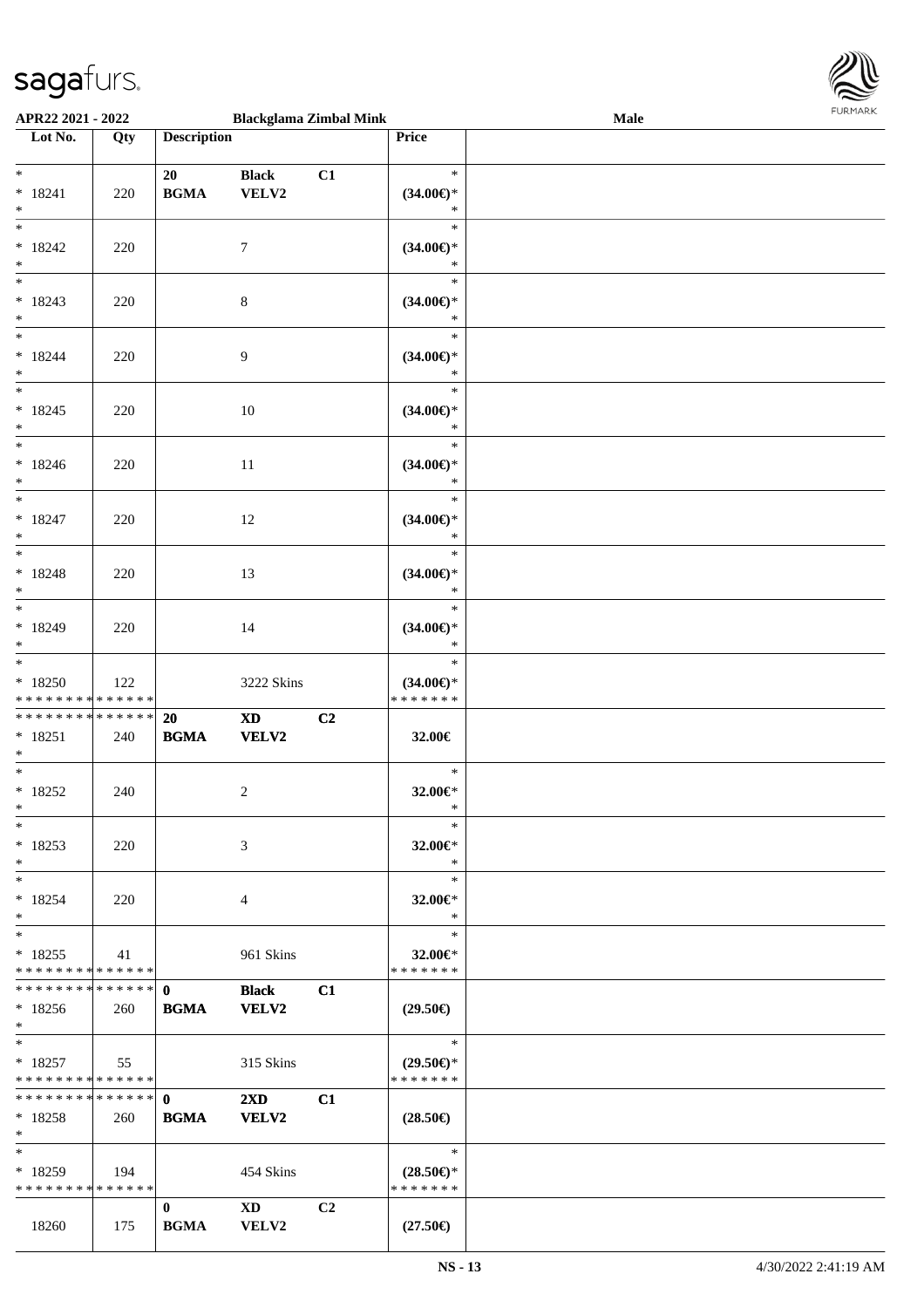

#### **APR22 2021 - 2022 Blackglama Zimbal Mink Male Lot No. Qty Description Price** 18261 99 **1 2XD/XD C1/C2 BGMA VELV2 (24.00€)**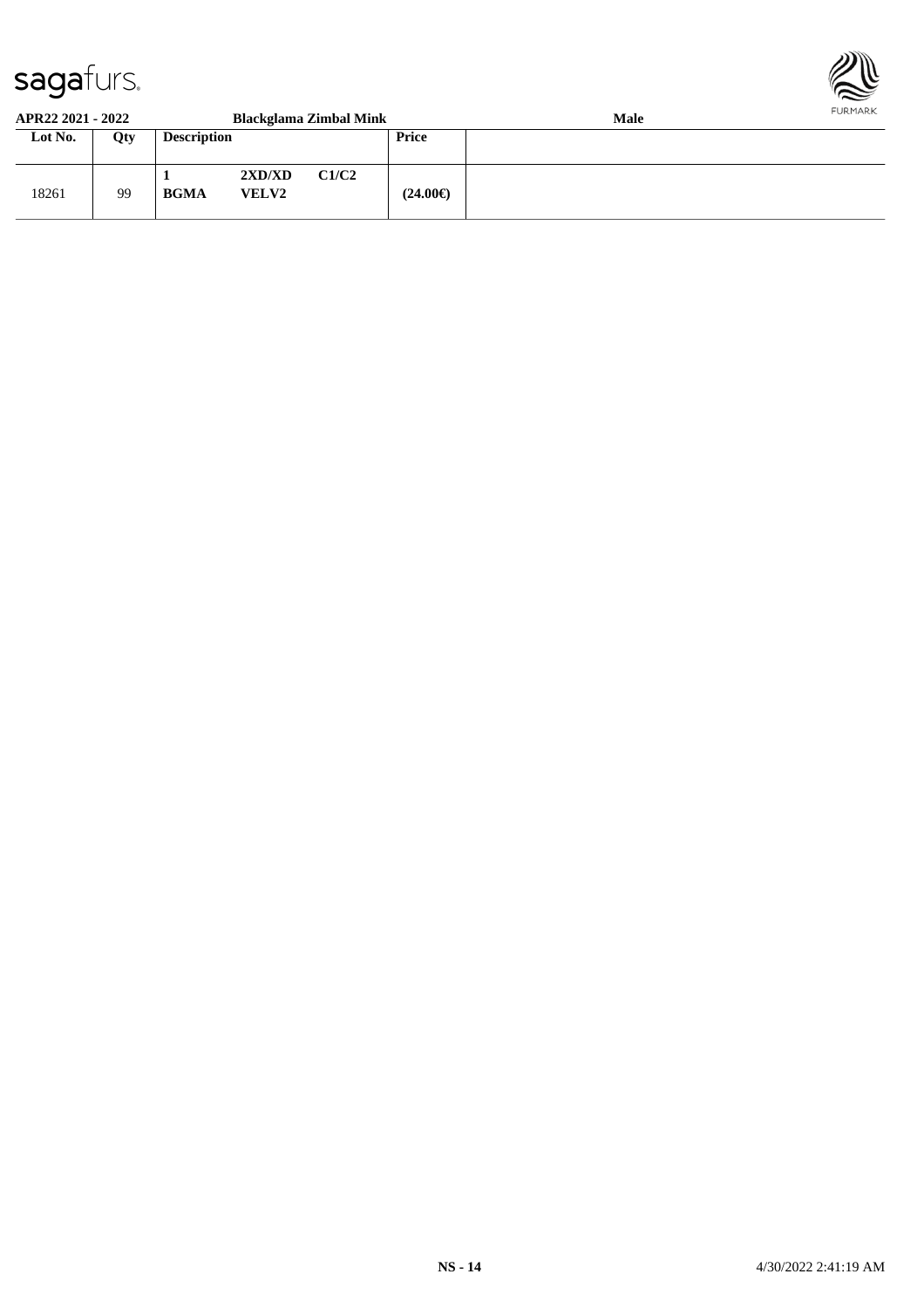

| APR22 2021 - 2022             |     |                    | <b>Blackglama David Dittrich</b>            |       |                               | Male | 1.9151111515 |
|-------------------------------|-----|--------------------|---------------------------------------------|-------|-------------------------------|------|--------------|
| Lot No.                       | Qty | <b>Description</b> |                                             |       | Price                         |      |              |
|                               |     |                    |                                             |       |                               |      |              |
| ******** <mark>******</mark>  |     | 40                 | BL/2XD                                      | C1    |                               |      |              |
| $* 18281$                     | 205 | <b>BGMA</b>        | <b>VELV2</b>                                |       | $(42.00\epsilon)$             |      |              |
| $\ast$                        |     |                    |                                             |       |                               |      |              |
| $\ast$                        |     |                    |                                             |       | $\ast$                        |      |              |
| $* 18282$                     | 207 |                    | 412 Skins                                   |       | $(42.00\epsilon)$ *           |      |              |
| * * * * * * * * * * * * * *   |     |                    |                                             |       | * * * * * * *                 |      |              |
|                               |     | 40                 | 2XD/XD                                      | C1/C2 |                               |      |              |
| 18283                         | 147 | <b>BGMA</b>        | VELV2                                       |       | $(41.00\epsilon)$             |      |              |
|                               |     |                    |                                             |       |                               |      |              |
| * * * * * * * * * * * * * *   |     | 40                 | $\mathbf{X}\mathbf{D}/\mathbf{D}\mathbf{K}$ | C2    |                               |      |              |
| $* 18284$                     | 205 | <b>BGMA</b>        | <b>VELV2</b>                                |       | $(41.00\epsilon)$             |      |              |
| $\ast$                        |     |                    |                                             |       |                               |      |              |
| $\ast$                        |     |                    |                                             |       | $\ast$                        |      |              |
| $* 18285$                     | 145 |                    | 350 Skins                                   |       | $(41.00\epsilon)$ *           |      |              |
| * * * * * * * * * * * * * *   |     |                    |                                             |       | * * * * * * *                 |      |              |
| * * * * * * * * * * * * * *   |     | 30                 | BL/2XD                                      | C1    |                               |      |              |
| $*18286$                      | 205 | <b>BGMA</b>        | VELV2                                       |       | $(40.00\epsilon)$             |      |              |
| $\ast$                        |     |                    |                                             |       |                               |      |              |
| $\ast$                        |     |                    |                                             |       | $\ast$                        |      |              |
| $* 18287$                     | 180 |                    | $\sqrt{2}$                                  |       | $(40.00\epsilon)$ *           |      |              |
| $\ast$                        |     |                    |                                             |       | $\ast$                        |      |              |
| $\overline{\phantom{1}}$      |     |                    |                                             |       | $\ast$                        |      |              |
| $* 18288$                     | 180 |                    | $\mathfrak{Z}$                              |       | $(40.00\epsilon)$ *           |      |              |
| $\ast$                        |     |                    |                                             |       | $\ast$                        |      |              |
| $\overline{\ast}$             |     |                    |                                             |       | $\ast$                        |      |              |
|                               |     |                    |                                             |       |                               |      |              |
| * 18289<br>$\ast$             | 180 |                    | 4                                           |       | $(40.00\epsilon)$ *<br>$\ast$ |      |              |
| $\ast$                        |     |                    |                                             |       | $\ast$                        |      |              |
|                               |     |                    |                                             |       |                               |      |              |
| $*18290$                      | 180 |                    | $\sqrt{5}$                                  |       | $(40.00\epsilon)$ *           |      |              |
| $\ast$<br>$\ast$              |     |                    |                                             |       | $\ast$                        |      |              |
|                               |     |                    |                                             |       | $\ast$                        |      |              |
| $* 18291$                     | 180 |                    | $\sqrt{6}$                                  |       | $(40.00\epsilon)$ *           |      |              |
| $\ast$<br>$\ast$              |     |                    |                                             |       | $\ast$                        |      |              |
|                               |     |                    |                                             |       | $\ast$                        |      |              |
| $*18292$                      | 180 |                    | $\boldsymbol{7}$                            |       | $(40.00\epsilon)$ *           |      |              |
| $\ast$                        |     |                    |                                             |       | $\ast$                        |      |              |
| $\ast$                        |     |                    |                                             |       | $\ast$                        |      |              |
| $*18293$                      | 121 |                    | 1406 Skins                                  |       | $(40.00€)$ *                  |      |              |
| * * * * * * * * * * * * * * * |     |                    |                                             |       | * * * * * * *                 |      |              |
| ******** <mark>******</mark>  |     | 30 <sup>°</sup>    | $\mathbf{X}\mathbf{D}/\mathbf{D}\mathbf{K}$ | C2    |                               |      |              |
| $*18294$                      | 205 | <b>BGMA</b>        | VELV2                                       |       | $(39.00\epsilon)$             |      |              |
| $\ast$                        |     |                    |                                             |       |                               |      |              |
| $\ast$                        |     |                    |                                             |       | $\ast$                        |      |              |
| $*18295$                      | 180 |                    | 2                                           |       | $(39.00\epsilon)$ *           |      |              |
| $\ast$                        |     |                    |                                             |       | $\ast$                        |      |              |
| $\ast$                        |     |                    |                                             |       | $\ast$                        |      |              |
| $*18296$                      | 180 |                    | 3                                           |       | $(39.00\epsilon)$ *           |      |              |
| $\ast$                        |     |                    |                                             |       | $\ast$                        |      |              |
| $\ast$                        |     |                    |                                             |       | $\ast$                        |      |              |
| $*18297$                      | 180 |                    | 4                                           |       | $(39.00\epsilon)$ *           |      |              |
| $\ast$                        |     |                    |                                             |       | $\ast$                        |      |              |
| $\ast$                        |     |                    |                                             |       | $\ast$                        |      |              |
| * 18298                       | 180 |                    | $\sqrt{5}$                                  |       | $(39.00\epsilon)$ *           |      |              |
| $\ast$                        |     |                    |                                             |       | $\ast$                        |      |              |
| $\ast$                        |     |                    |                                             |       | $\ast$                        |      |              |
| $*18299$                      | 180 |                    | 1105 Skins                                  |       | $(39.00\epsilon)$ *           |      |              |
| * * * * * * * * * * * * * *   |     |                    |                                             |       | * * * * * * *                 |      |              |
| ******** <mark>******</mark>  |     | 20                 | BL/2XD                                      | C1    |                               |      |              |
| $*18300$                      | 245 | <b>BGMA</b>        | VELV2                                       |       | $(34.00\epsilon)$             |      |              |
| $*$                           |     |                    |                                             |       |                               |      |              |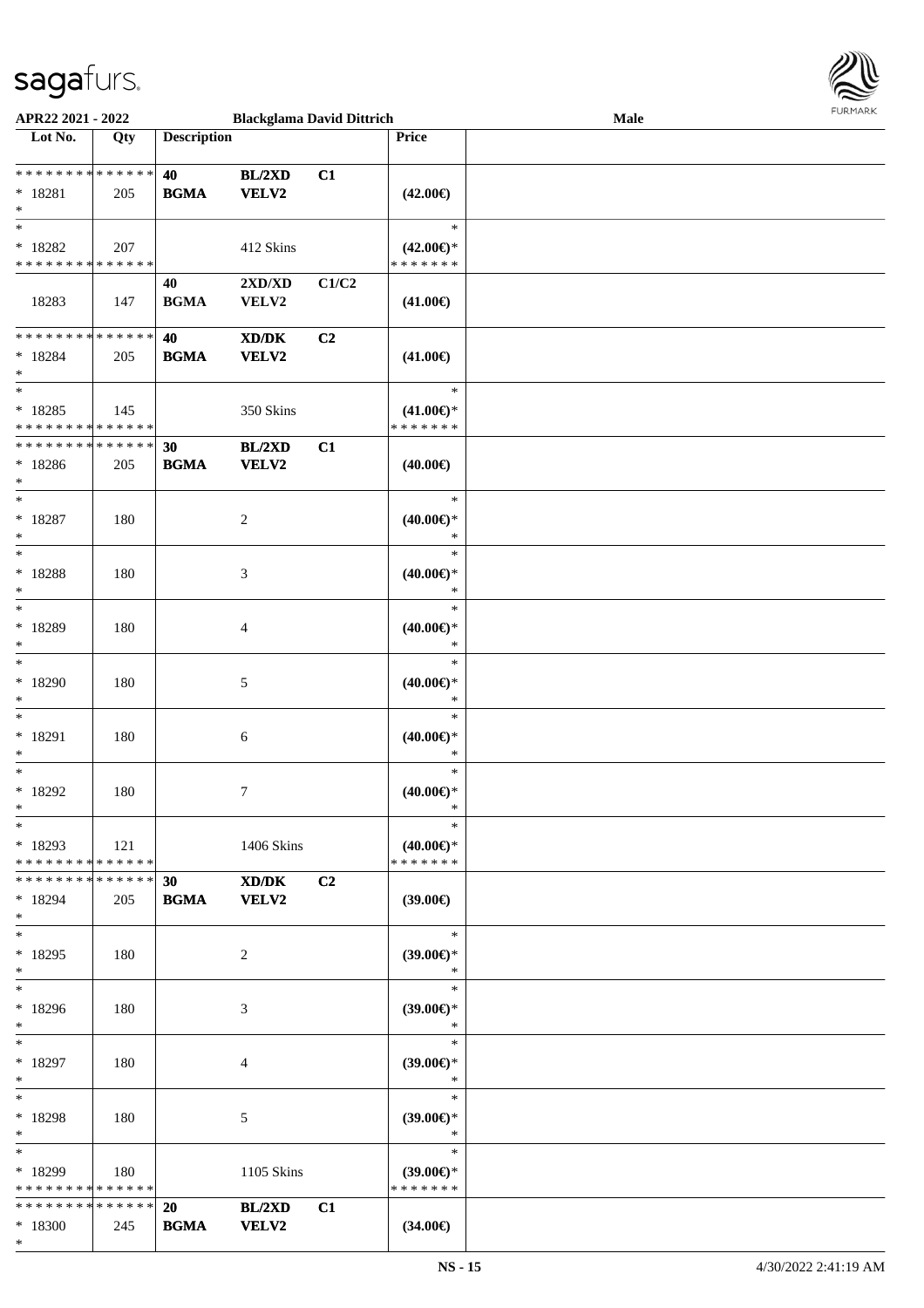

| APR22 2021 - 2022                          |     |                                            | <b>Blackglama David Dittrich</b>    |    |                     | Male |
|--------------------------------------------|-----|--------------------------------------------|-------------------------------------|----|---------------------|------|
| Lot No.                                    | Qty | <b>Description</b>                         |                                     |    | Price               |      |
|                                            |     |                                            |                                     |    |                     |      |
| $\ast$                                     |     | 20                                         | BL/2XD                              | C1 | $\ast$              |      |
| * 18301                                    | 220 | $\mathbf{B}\mathbf{G}\mathbf{M}\mathbf{A}$ | VELV2                               |    | $(34.00\epsilon)$ * |      |
| $\ast$                                     |     |                                            |                                     |    | $\ast$              |      |
| $\overline{\ast}$                          |     |                                            |                                     |    | $\ast$              |      |
| $*18302$                                   | 220 |                                            | $\mathfrak{Z}$                      |    | $(34.00\epsilon)$ * |      |
| $\ast$                                     |     |                                            |                                     |    | $\ast$              |      |
| $\overline{\phantom{a}^*}$                 |     |                                            |                                     |    | $\ast$              |      |
| $* 18303$                                  | 220 |                                            | $\overline{4}$                      |    | $(34.00ε)$ *        |      |
| $\ast$                                     |     |                                            |                                     |    | $\ast$              |      |
| $\overline{\phantom{a}^*}$                 |     |                                            |                                     |    | $\ast$              |      |
| $* 18304$                                  | 220 |                                            | 5                                   |    | $(34.00ε)$ *        |      |
| $\ast$                                     |     |                                            |                                     |    | $\ast$              |      |
| $_{\ast}^{-}$                              |     |                                            |                                     |    | $\ast$              |      |
| $* 18305$                                  | 220 |                                            | $\sqrt{6}$                          |    | $(34.00\epsilon)$ * |      |
| $\ast$                                     |     |                                            |                                     |    | $\ast$              |      |
| $_{*}$                                     |     |                                            |                                     |    | $\ast$              |      |
| $*18306$                                   | 220 |                                            | $\tau$                              |    | $(34.00\epsilon)$ * |      |
| $\ast$                                     |     |                                            |                                     |    | $\ast$              |      |
| $_{\ast}$                                  |     |                                            |                                     |    | $\ast$              |      |
| $* 18307$                                  | 220 |                                            | $\,8\,$                             |    | $(34.00\epsilon)$ * |      |
| $\ast$                                     |     |                                            |                                     |    | $\ast$              |      |
| $*$                                        |     |                                            |                                     |    | $\ast$              |      |
| * 18308                                    | 183 |                                            | 1968 Skins                          |    | $(34.00\epsilon)$ * |      |
| * * * * * * * * <mark>* * * * * * *</mark> |     |                                            |                                     |    | * * * * * * *       |      |
| * * * * * * * * * * * * * *                |     | 20                                         | $\bold{X}\bold{D}/\bold{D}\bold{K}$ | C2 |                     |      |
| * 18309                                    | 245 | $\mathbf{B}\mathbf{G}\mathbf{M}\mathbf{A}$ | VELV2                               |    | $(33.00\in)$        |      |
| $\ast$                                     |     |                                            |                                     |    |                     |      |
| $\overline{\phantom{1}}$                   |     |                                            |                                     |    | $\ast$              |      |
| $* 18310$                                  | 220 |                                            | $\boldsymbol{2}$                    |    | $(33.00\epsilon)$ * |      |
| $\ast$                                     |     |                                            |                                     |    | $\ast$              |      |
| $\ast$                                     |     |                                            |                                     |    | $\ast$              |      |
| $* 18311$                                  | 220 |                                            | $\mathfrak{Z}$                      |    | $(33.00\epsilon)$ * |      |
| $\ast$                                     |     |                                            |                                     |    | $\ast$              |      |
| $\ast$                                     |     |                                            |                                     |    | $\ast$              |      |
| $* 18312$                                  | 220 |                                            | 4                                   |    | $(33.00\epsilon)$ * |      |
| $*$                                        |     |                                            |                                     |    | $\ast$              |      |
| $*$                                        |     |                                            |                                     |    | $\ast$              |      |
| $* 18313$                                  | 220 |                                            | 5                                   |    | $(33.00\epsilon)$ * |      |
| $\ast$                                     |     |                                            |                                     |    | $\ast$              |      |
| $\ast$                                     |     |                                            |                                     |    | $\ast$              |      |
| $* 18314$                                  | 220 |                                            | 6                                   |    | $(33.00\epsilon)$ * |      |
| $\ast$                                     |     |                                            |                                     |    | $\ast$              |      |
| $\ast$                                     |     |                                            |                                     |    | $\ast$              |      |
| $* 18315$                                  | 193 |                                            | 1538 Skins                          |    | $(33.00\epsilon)$ * |      |
| * * * * * * * * * * * * * *                |     |                                            |                                     |    | * * * * * * *       |      |
| **************                             |     | $\mathbf{0}$                               | BL/2XD                              | C1 |                     |      |
| $* 18316$                                  | 265 | <b>BGMA</b>                                | <b>VELV2</b>                        |    | $(29.50\epsilon)$   |      |
| $*$                                        |     |                                            |                                     |    |                     |      |
| $*$                                        |     |                                            |                                     |    | $\ast$              |      |
| $* 18317$                                  | 240 |                                            | $\overline{2}$                      |    | $(29.50\epsilon)$ * |      |
| $*$                                        |     |                                            |                                     |    | $\ast$              |      |
| $\ast$                                     |     |                                            |                                     |    | $\ast$              |      |
| $* 18318$                                  | 240 |                                            | 3                                   |    | $(29.50\epsilon)$ * |      |
| $\ast$<br>$\ast$                           |     |                                            |                                     |    | $\ast$              |      |
|                                            |     |                                            |                                     |    | $\ast$              |      |
| * 18319                                    | 240 |                                            | 4                                   |    | $(29.50\epsilon)$ * |      |
| $\ast$                                     |     |                                            |                                     |    | $\ast$              |      |
| $*$                                        |     |                                            |                                     |    | $\ast$              |      |
| $* 18320$                                  | 136 |                                            | 1121 Skins                          |    | $(29.50\epsilon)$ * |      |
| * * * * * * * * * * * * * *                |     |                                            |                                     |    | * * * * * * *       |      |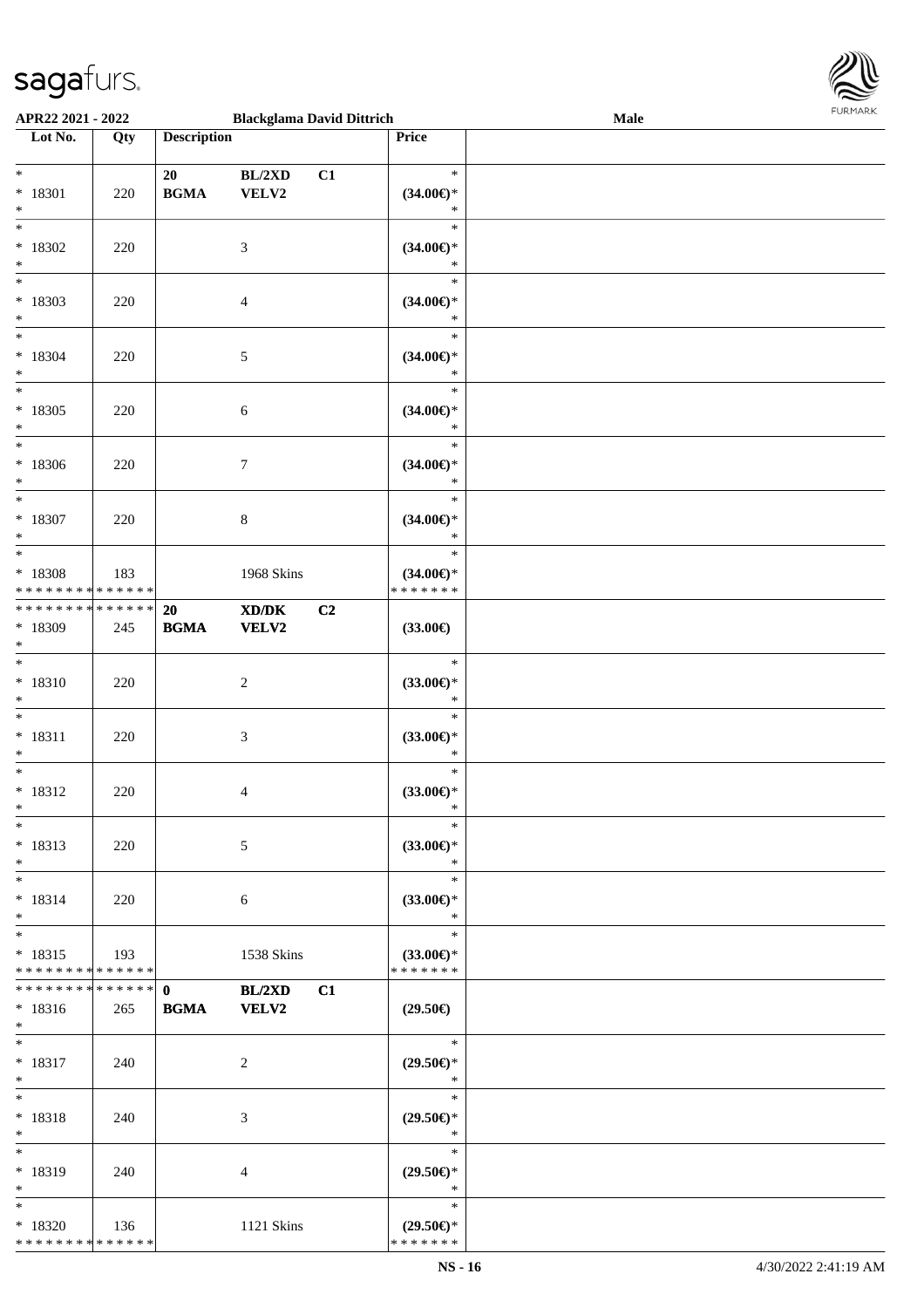

| APR22 2021 - 2022            |     |                         |                        | <b>Blackglama David Dittrich</b> |                                | Male | FURMARK |
|------------------------------|-----|-------------------------|------------------------|----------------------------------|--------------------------------|------|---------|
| Lot No.                      | Qty | <b>Description</b>      |                        |                                  | <b>Price</b>                   |      |         |
| 18321                        | 288 | $\bf{0}$<br><b>BGMA</b> | 2XD/XD<br><b>VELV2</b> | C1/C2                            | $(28.50\epsilon)$              |      |         |
| ******** <mark>******</mark> |     | $\mathbf{0}$            | XD/DK                  | C2                               |                                |      |         |
| * 18322<br>$\ast$            | 265 | <b>BGMA</b>             | <b>VELV2</b>           |                                  | $(27.50\epsilon)$              |      |         |
| $\ast$                       |     |                         |                        |                                  | $\ast$                         |      |         |
| $* 18323$<br>$\ast$          | 240 |                         | $\overline{c}$         |                                  | $(27.50\epsilon)$ *<br>*       |      |         |
| $\ast$                       |     |                         |                        |                                  | $\ast$                         |      |         |
| $* 18324$<br>$\ast$          | 240 |                         | 3                      |                                  | $(27.50\epsilon)$ *<br>*       |      |         |
| $\ast$                       |     |                         |                        |                                  | $\ast$                         |      |         |
| * 18325<br>$\ast$            | 240 |                         | 4                      |                                  | $(27.50\epsilon)$ *<br>*       |      |         |
| $\ast$                       |     |                         |                        |                                  | $\ast$                         |      |         |
| $*18326$<br>**************   | 37  |                         | 1022 Skins             |                                  | $(27.50\epsilon)$ *<br>******* |      |         |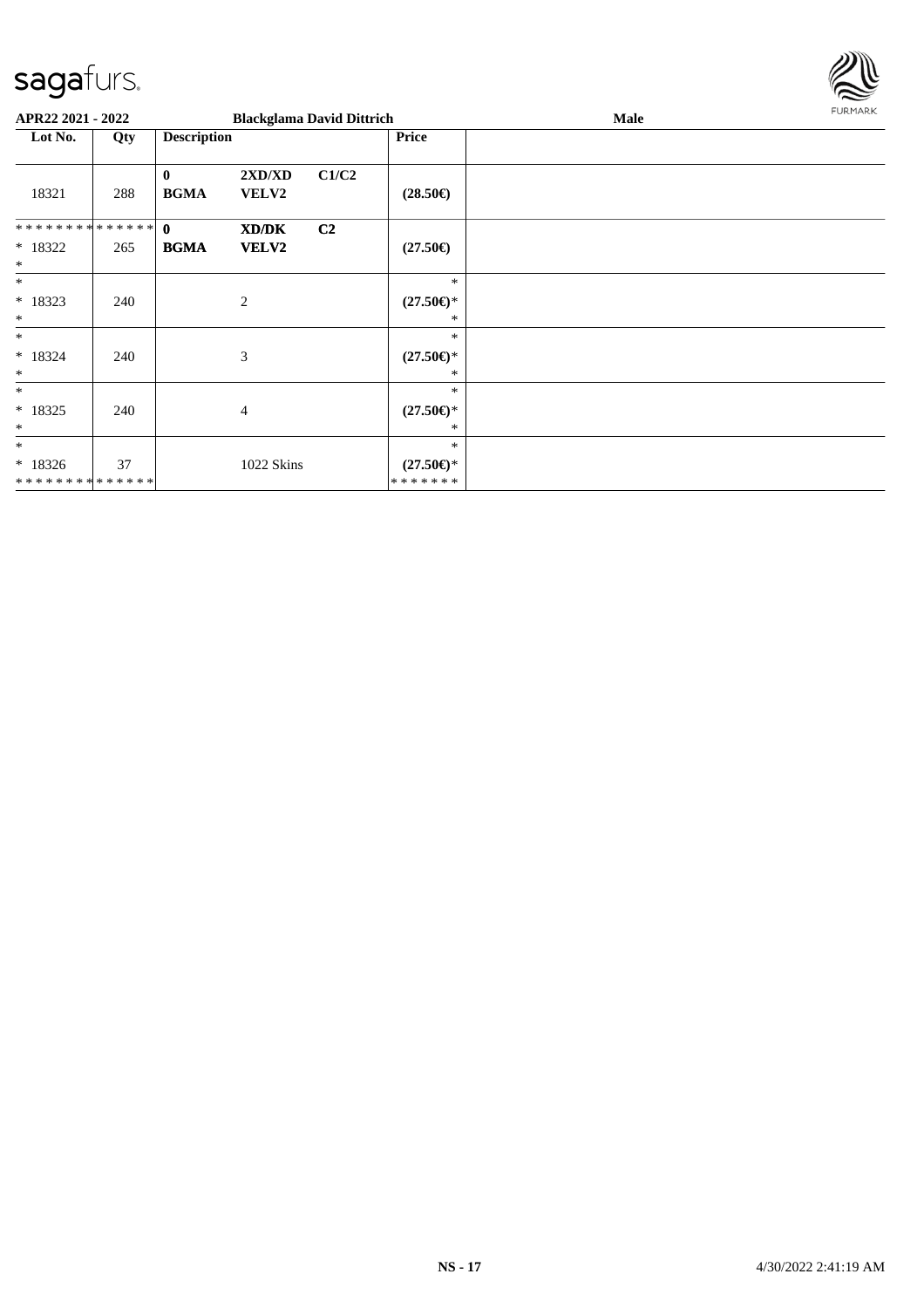

| APR22 2021 - 2022                                           |     |                                                  | <b>Blackglama Patrick</b>    |    |                                                   | <b>Male</b> |  |
|-------------------------------------------------------------|-----|--------------------------------------------------|------------------------------|----|---------------------------------------------------|-------------|--|
| $\overline{\phantom{1}}$ Lot No.                            | Qty | <b>Description</b>                               |                              |    | Price                                             |             |  |
| **************<br>$* 18341$<br>$\ast$                       | 245 | 20<br>$\mathbf{B}\mathbf{G}\mathbf{M}\mathbf{A}$ | <b>Black</b><br><b>VELV2</b> | C1 | $(35.00\epsilon)$                                 |             |  |
| $\overline{\phantom{0}}$<br>$* 18342$<br>$\ast$             | 220 |                                                  | $\overline{c}$               |    | $\ast$<br>$(35.00\epsilon)$ *<br>$\ast$           |             |  |
| $\ast$<br>$* 18343$<br>$\ast$                               | 220 |                                                  | $\mathfrak{Z}$               |    | $\ast$<br>$(35.00\epsilon)$ *<br>$\ast$           |             |  |
| $\overline{\phantom{0}}$<br>$* 18344$<br>$\ast$             | 220 |                                                  | $\overline{4}$               |    | $\ast$<br>$(35.00\epsilon)$ *<br>$\ast$           |             |  |
| $\overline{\phantom{a}^*}$<br>$* 18345$<br>$\ast$           | 220 |                                                  | $\sqrt{5}$                   |    | $\ast$<br>$(35.00\epsilon)$ *<br>$\ast$           |             |  |
| $\ast$<br>$* 18346$<br>$\ast$<br>$\overline{\phantom{a}^*}$ | 220 |                                                  | $\sqrt{6}$                   |    | $\ast$<br>$(35.00\epsilon)$ *<br>$\ast$           |             |  |
| $* 18347$<br>$\ast$<br>$_{\ast}$                            | 220 |                                                  | $\boldsymbol{7}$             |    | $\ast$<br>$(35.00\epsilon)$ *<br>$\ast$           |             |  |
| $* 18348$<br>$\ast$                                         | 220 |                                                  | $\,8\,$                      |    | $\ast$<br>$(35.00\epsilon)$ *<br>$\ast$           |             |  |
| $\ast$<br>* 18349<br>$\ast$<br>$_{\ast}^{-}$                | 220 |                                                  | 9                            |    | $\ast$<br>$(35.00\epsilon)$ *<br>$\ast$           |             |  |
| $*18350$<br>$\ast$                                          | 220 |                                                  | $10\,$                       |    | $\ast$<br>$(35.00\epsilon)$ *<br>$\ast$           |             |  |
| $\overline{\ast}$<br>$* 18351$<br>$\ast$                    | 220 |                                                  | $11\,$                       |    | $\ast$<br>$(35.00\in)\!\!^*$<br>$\ast$            |             |  |
| $\ast$<br>$*18352$<br>$*$                                   | 220 |                                                  | 12                           |    | $\ast$<br>$(35.00\epsilon)$ *<br>$\ast$<br>$\ast$ |             |  |
| $*$<br>$* 18353$<br>$*$<br>$\overline{\phantom{0}}$         | 220 |                                                  | 13                           |    | $(35.00\epsilon)$ *<br>$\ast$                     |             |  |
| $* 18354$<br>$\ast$                                         | 220 |                                                  | 14                           |    | $\ast$<br>$(35.00\epsilon)$ *<br>$\ast$           |             |  |
| $*$<br>$* 18355$<br>$*$<br>$*$                              | 220 |                                                  | 15                           |    | $\ast$<br>$(35.00\epsilon)$ *<br>$\ast$           |             |  |
| $*18356$<br>$*$<br>$\overline{\phantom{0}}$                 | 220 |                                                  | 16                           |    | $(35.00\epsilon)$ *<br>$\ast$<br>$\ast$           |             |  |
| $* 18357$<br>$*$ $*$                                        | 220 |                                                  | 17                           |    | $(35.00\epsilon)$ *<br>$\ast$<br>$\ast$           |             |  |
| $\ast$<br>$* 18358$<br>$*$<br>$\ast$                        | 220 |                                                  | 18                           |    | $(35.00\epsilon)$ *<br>$\ast$<br>$\ast$           |             |  |
| * 18359<br>$*$                                              | 220 |                                                  | 19                           |    | $(35.00\epsilon)$ *<br>$\star$                    |             |  |
| $\ast$<br>$*18360$<br>$*$                                   | 220 |                                                  | $20\,$                       |    | $\ast$<br>$(35.00\epsilon)$ *<br>$\ast$           |             |  |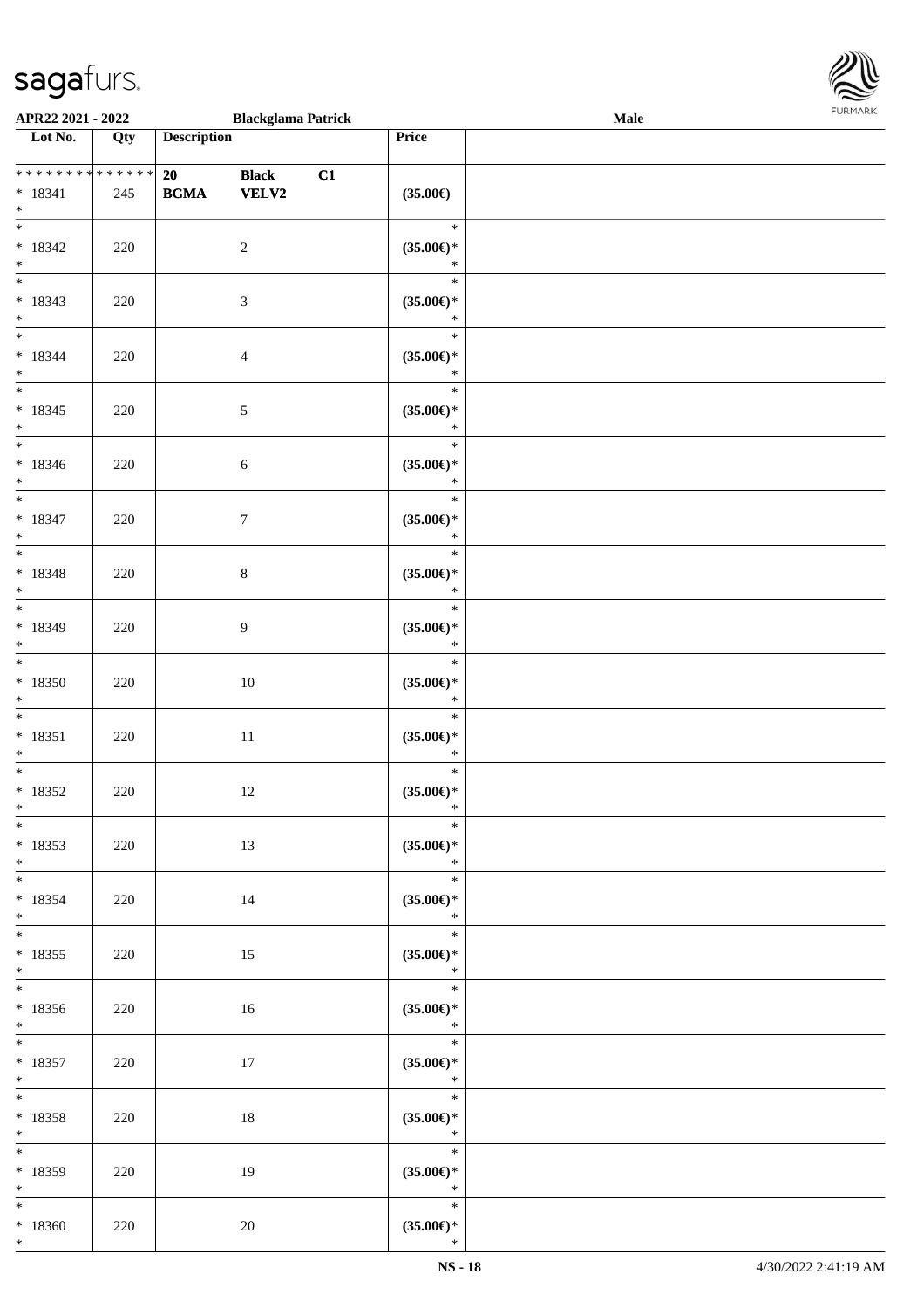| APR22 2021 - 2022                                   |     |                    | <b>Blackglama Patrick</b>    |    |                                                | Male | $\sim$<br><b>FURMARK</b> |
|-----------------------------------------------------|-----|--------------------|------------------------------|----|------------------------------------------------|------|--------------------------|
| $\overline{\phantom{1}}$ Lot No.                    | Qty | <b>Description</b> |                              |    | Price                                          |      |                          |
| $*$ $*$<br>$* 18361$<br>$\ast$                      | 220 | 20<br><b>BGMA</b>  | <b>Black</b><br>VELV2        | C1 | $\ast$<br>$(35.00\epsilon)$ *<br>$\ast$        |      |                          |
| $\overline{\ast}$<br>$*18362$<br>$\ast$             | 220 |                    | $22\,$                       |    | $\ast$<br>$(35.00\epsilon)$ *<br>$\ast$        |      |                          |
| $\overline{\phantom{0}}$<br>$*18363$<br>$\ast$      | 220 |                    | $23\,$                       |    | $\ast$<br>$(35.00\epsilon)$ *<br>$\ast$        |      |                          |
| $\overline{\ast}$<br>$*18364$<br>$\ast$             | 220 |                    | 24                           |    | $\ast$<br>$(35.00\epsilon)$ *<br>$\ast$        |      |                          |
| $\overline{\phantom{a}^*}$<br>$*18365$<br>$\ast$    | 220 |                    | $25\,$                       |    | $\ast$<br>$(35.00\epsilon)$ *<br>$\ast$        |      |                          |
| $\frac{1}{*}$<br>$*18366$<br>$\ast$                 | 220 |                    | 26                           |    | $\ast$<br>$(35.00\epsilon)$ *<br>$\ast$        |      |                          |
| $\overline{\ast}$<br>$* 18367$<br>$\ast$            | 220 |                    | $27\,$                       |    | $\ast$<br>$(35.00\epsilon)$ *<br>$\ast$        |      |                          |
| $\overline{\ast}$<br>$* 18368$<br>$\ast$            | 220 |                    | $28\,$                       |    | $\ast$<br>$(35.00\epsilon)$ *<br>$\ast$        |      |                          |
| $\overline{\phantom{a}^*}$<br>$*18369$<br>$\ast$    | 220 |                    | $29\,$                       |    | $\ast$<br>$(35.00\in)\!\!^*$<br>$\ast$         |      |                          |
| $\ast$<br>$*18370$<br>$\ast$                        | 220 |                    | $30\,$                       |    | $\ast$<br>$(35.00\in)\!\!^*$<br>$\ast$         |      |                          |
| $\ast$<br>$* 18371$<br>$\ast$                       | 220 |                    | $31\,$                       |    | $\ast$<br>$(35.00\epsilon)$ *<br>$\ast$        |      |                          |
| $\overline{\phantom{0}}$<br>$* 18372$<br>$\ast$     | 220 |                    | $32\,$                       |    | $\ast$<br>$(35.00\epsilon)$ *<br>$\ast$        |      |                          |
| $\overline{\ast}$<br>$* 18373$<br>$\ast$            | 220 |                    | 33                           |    | $\ast$<br>$(35.00\epsilon)$ *<br>$\ast$        |      |                          |
| $\ast$<br>$* 18374$<br>$\ast$                       | 220 |                    | 34                           |    | $\ast$<br>$(35.00\epsilon)$ *<br>$\ast$        |      |                          |
| $\ast$<br>$* 18375$<br>$*$                          | 220 |                    | 35                           |    | $\ast$<br>$(35.00\epsilon)$ *<br>$\ast$        |      |                          |
| $\ast$<br>$* 18376$<br>$\ast$                       | 220 |                    | 36                           |    | $\ast$<br>$(35.00\epsilon)$ *<br>$\ast$        |      |                          |
| $\ast$<br>$* 18377$<br>* * * * * * * * * * * * * *  | 206 |                    | 8151 Skins                   |    | $\ast$<br>$(35.00\epsilon)$ *<br>* * * * * * * |      |                          |
| ******** <mark>******</mark><br>$* 18378$<br>$\ast$ | 220 | 20<br><b>BGMA</b>  | <b>Black</b><br><b>VELV2</b> | C1 | $(35.00\epsilon)$                              |      |                          |
| $\ast$<br>* 18379<br>$\ast$                         | 220 |                    | $\overline{2}$               |    | $\ast$<br>$(35.00\epsilon)$ *<br>$\ast$        |      |                          |
| $*$<br>$* 18380$                                    | 220 |                    | 3                            |    | $\ast$<br>$(35.00\epsilon)$ *                  |      |                          |

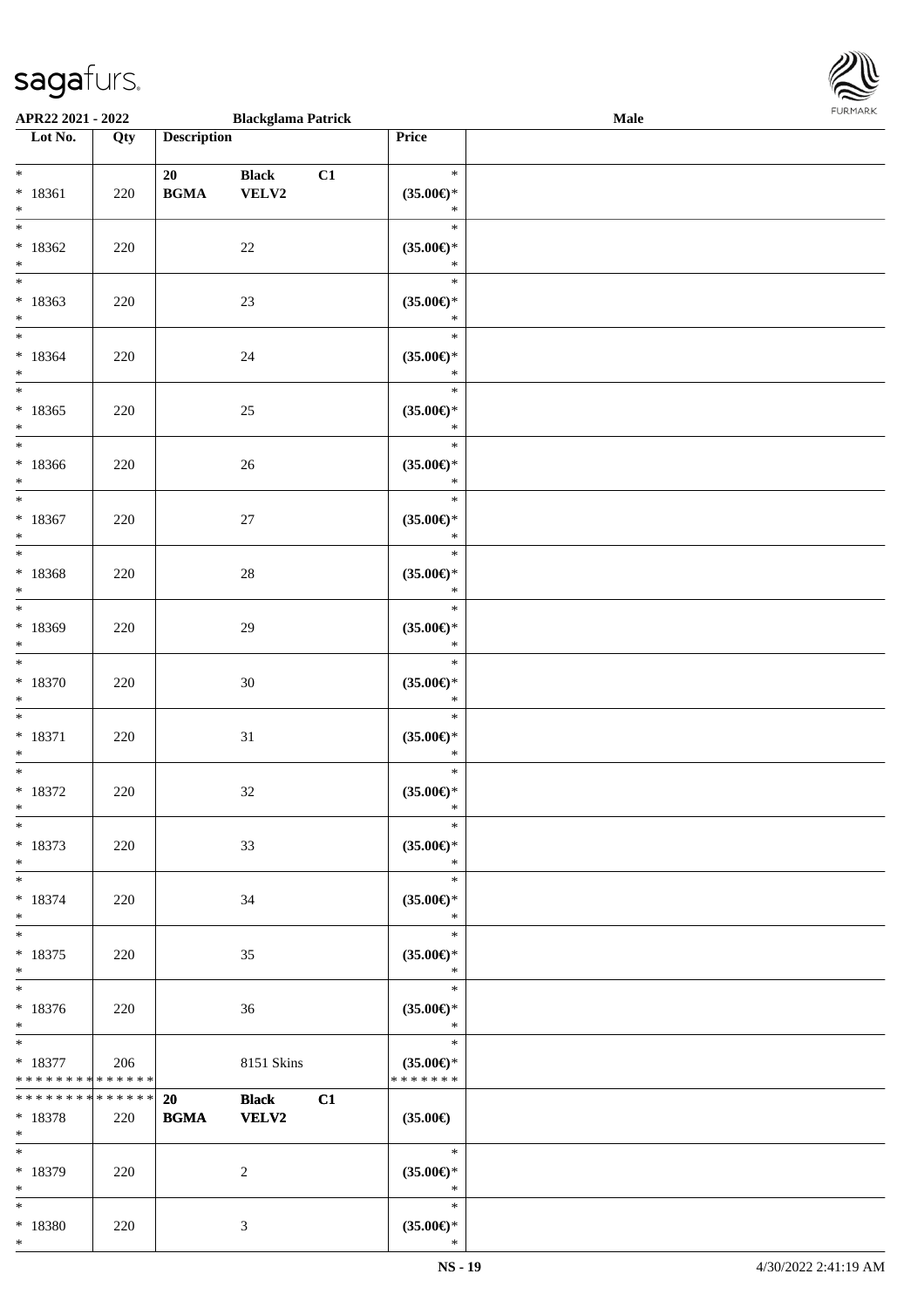

| APR22 2021 - 2022                                  |     |                    | <b>Blackglama Patrick</b> |    |                                                | Male | <b>FURMARK</b> |
|----------------------------------------------------|-----|--------------------|---------------------------|----|------------------------------------------------|------|----------------|
| Lot No.                                            | Qty | <b>Description</b> |                           |    | <b>Price</b>                                   |      |                |
| $*$                                                |     | 20                 | <b>Black</b>              | C1 | $\ast$                                         |      |                |
| * 18381<br>$\ast$                                  | 220 | <b>BGMA</b>        | VELV2                     |    | $(35.00\epsilon)$ *<br>∗                       |      |                |
| $*$<br>$* 18382$<br>$\ast$                         | 220 |                    | 5                         |    | $\ast$<br>$(35.00\epsilon)$ *<br>*             |      |                |
| $\ast$<br>$* 18383$<br>$*$                         | 220 |                    | 6                         |    | $\ast$<br>$(35.00\epsilon)$ *<br>*             |      |                |
| $*$<br>* 18384<br>$\ast$                           | 220 |                    | $\overline{7}$            |    | $\ast$<br>$(35.00\epsilon)$ *<br>∗             |      |                |
| $*$<br>$* 18385$<br>$\ast$                         | 220 |                    | 8                         |    | $\ast$<br>$(35.00\epsilon)$ *<br>∗             |      |                |
| $\ast$<br>$* 18386$<br>* * * * * * * * * * * * * * | 220 |                    | 1980 Skins                |    | $\ast$<br>$(35.00\epsilon)$ *<br>* * * * * * * |      |                |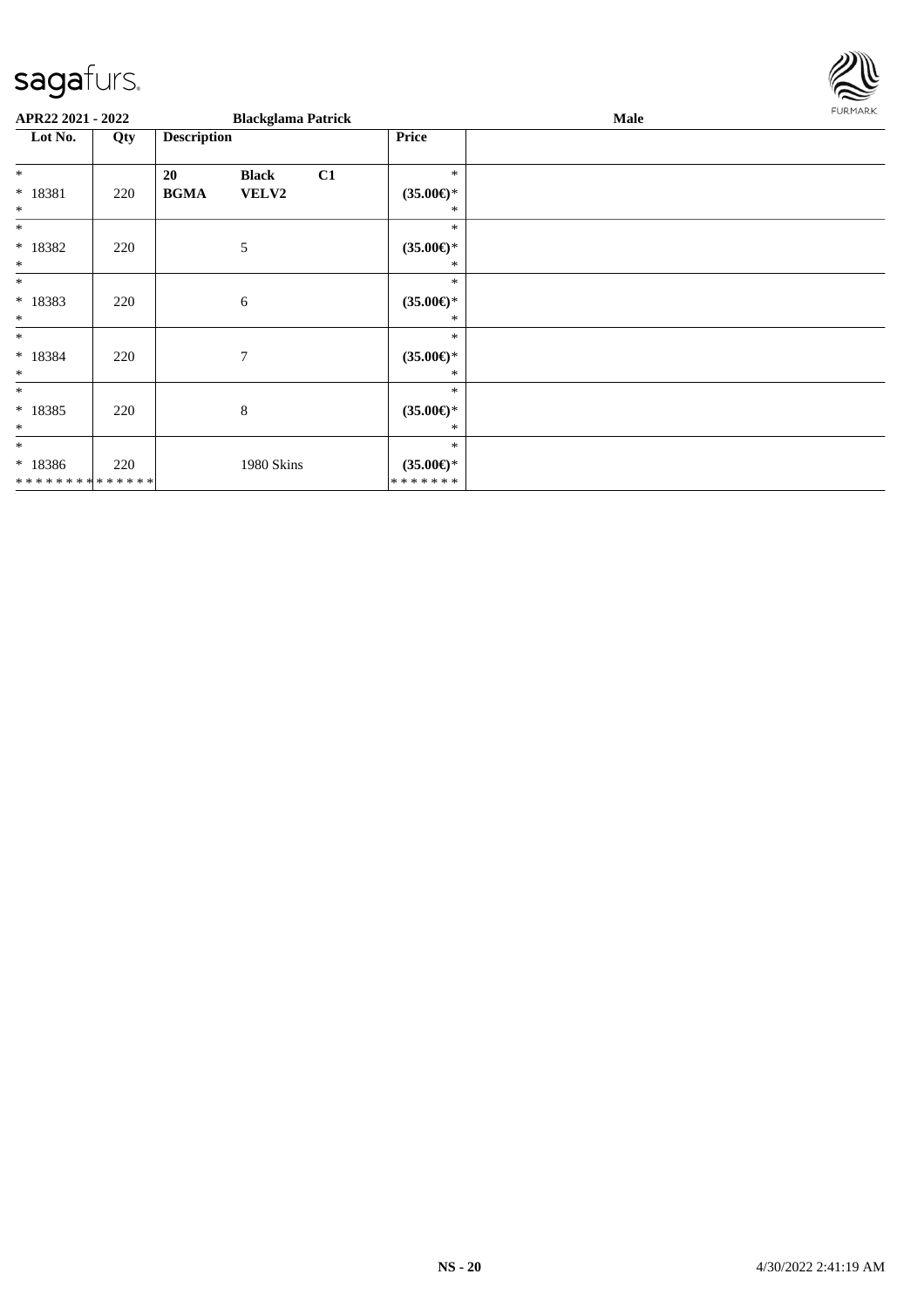

| APR22 2021 - 2022 |     |                             |                             | <b>Blackglama Sundry owners</b> |                   | Female | FURMARK |
|-------------------|-----|-----------------------------|-----------------------------|---------------------------------|-------------------|--------|---------|
| Lot No.           | Qty | <b>Description</b>          |                             |                                 | <b>Price</b>      |        |         |
| 28001             | 32  | $\mathbf{0}$<br><b>BGMA</b> | BL/2XD<br><b>VELV1</b>      | C1                              | $(24.50\epsilon)$ |        |         |
| 28002             | 57  | $\mathbf{0}$<br><b>BGMA</b> | XD<br><b>VELV1</b>          | C <sub>2</sub>                  | $(23.50\epsilon)$ |        |         |
| 28003             | 68  | $\mathbf{2}$<br><b>BGMA</b> | <b>Dark</b><br><b>VELV1</b> | C <sub>3</sub>                  | $(13.50\epsilon)$ |        |         |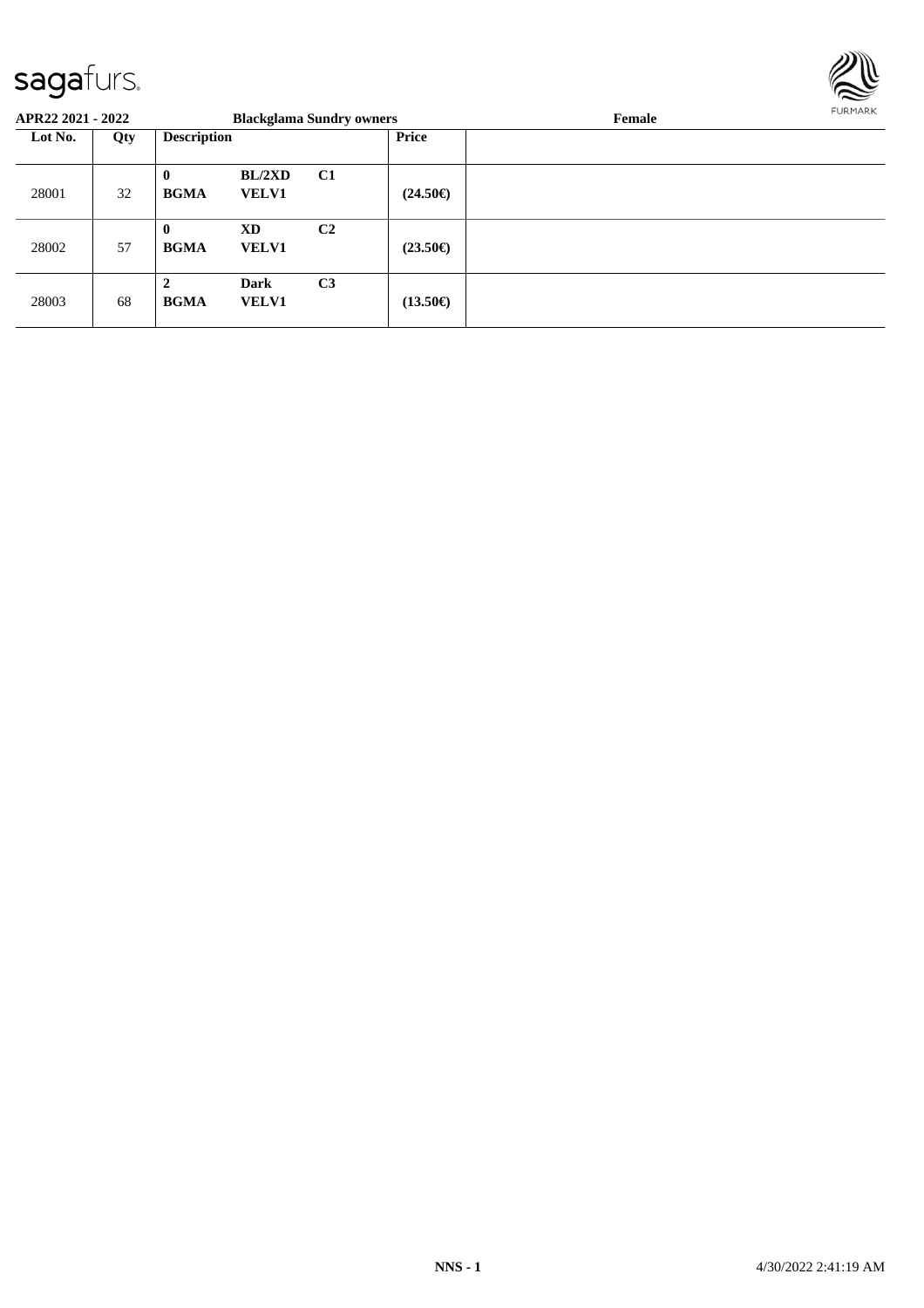

#### **APR22 2021 - 2022 Blackglama Cherry Grove Female**

| Lot No. | Qty | <b>Description</b> |                        |       | <b>Price</b>      |  |
|---------|-----|--------------------|------------------------|-------|-------------------|--|
| 28021   | 68  | 0<br><b>BGMA</b>   | 2XD/XD<br><b>VELV1</b> | C1/C2 | $(23.50\epsilon)$ |  |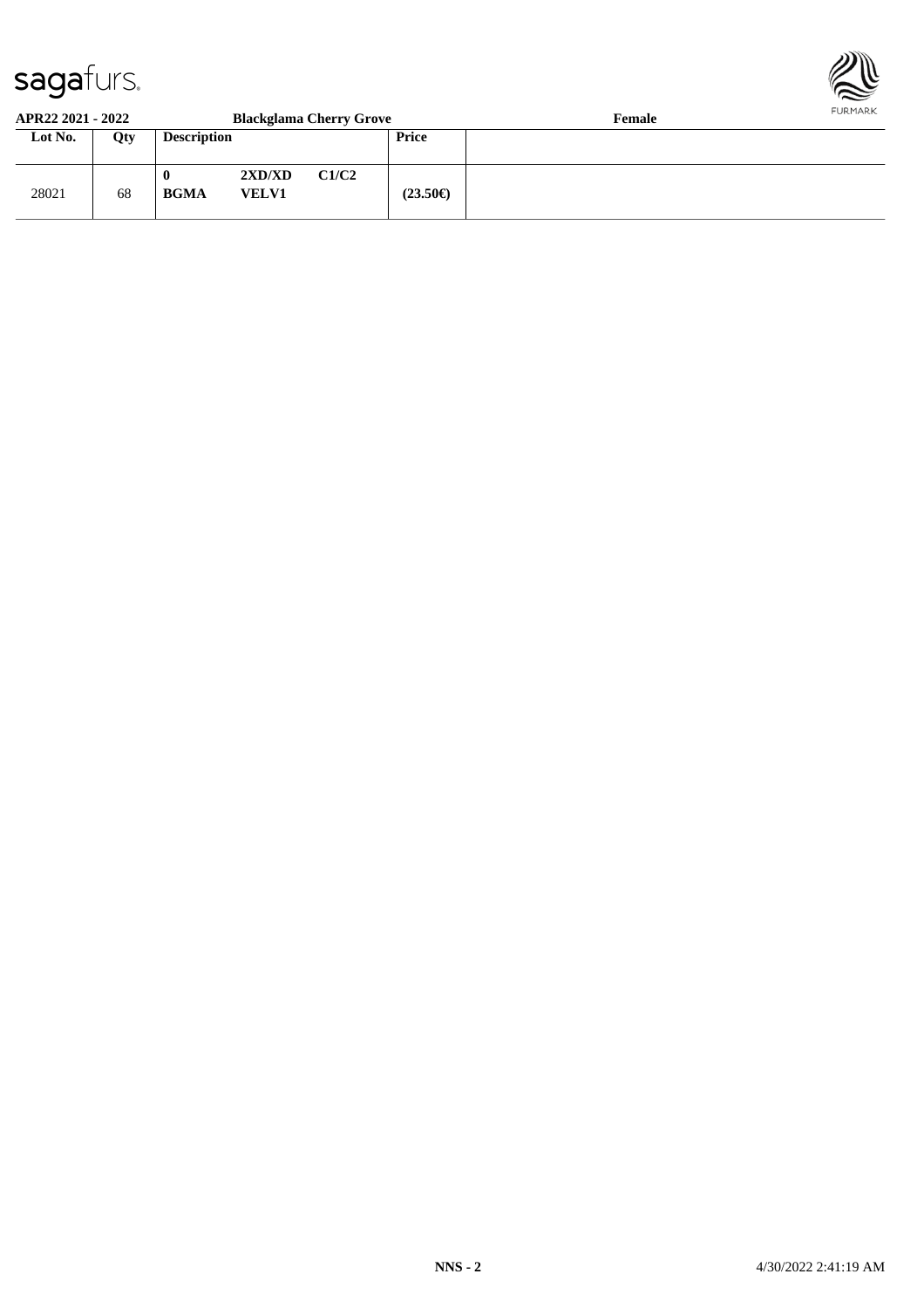

| APR22 2021 - 2022 |     |                             | <b>Blackglama Woodmont</b> |       |                   | Female | FURMARK |
|-------------------|-----|-----------------------------|----------------------------|-------|-------------------|--------|---------|
| Lot No.           | Qty | <b>Description</b>          |                            |       | <b>Price</b>      |        |         |
| 28041             | 155 | <b>BGMA</b>                 | 2XD/XD<br><b>VELV3</b>     | C1/C2 | $(21.50\epsilon)$ |        |         |
| 28042             | 315 | $\mathbf{2}$<br><b>BGMA</b> | 2XD/XD<br><b>VELV3</b>     | C1/C2 | $(17.00\epsilon)$ |        |         |
| 28043             | 91  | 3<br><b>BGMA</b>            | 2XD/XD<br><b>VELV3</b>     | C1/C2 | $(12.50\epsilon)$ |        |         |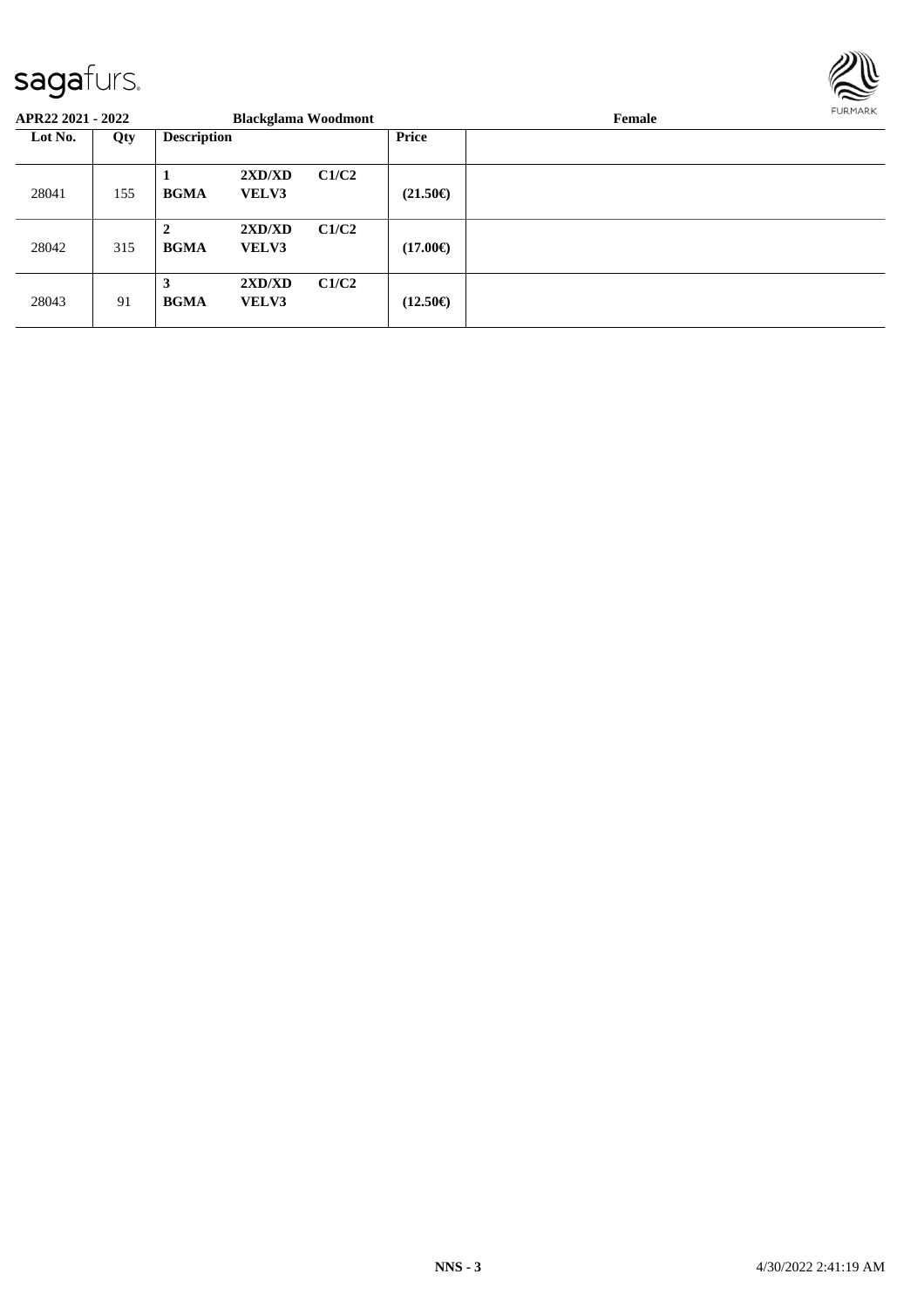

| APR22 2021 - 2022 |     |                         |                        | <b>Blackglama Ames Black Satin</b> |                   | Female | FURMARK |
|-------------------|-----|-------------------------|------------------------|------------------------------------|-------------------|--------|---------|
| Lot No.           | Qty | <b>Description</b>      |                        |                                    | <b>Price</b>      |        |         |
| 28061             | 284 | $\bf{0}$<br><b>BGMA</b> | 2XD/XD<br><b>VELV2</b> | C1/C2                              | 25.00€            |        |         |
| 28062             | 75  | <b>BGMA</b>             | 2XD/XD<br><b>VELV2</b> | C1/C2                              | $(12.50\epsilon)$ |        |         |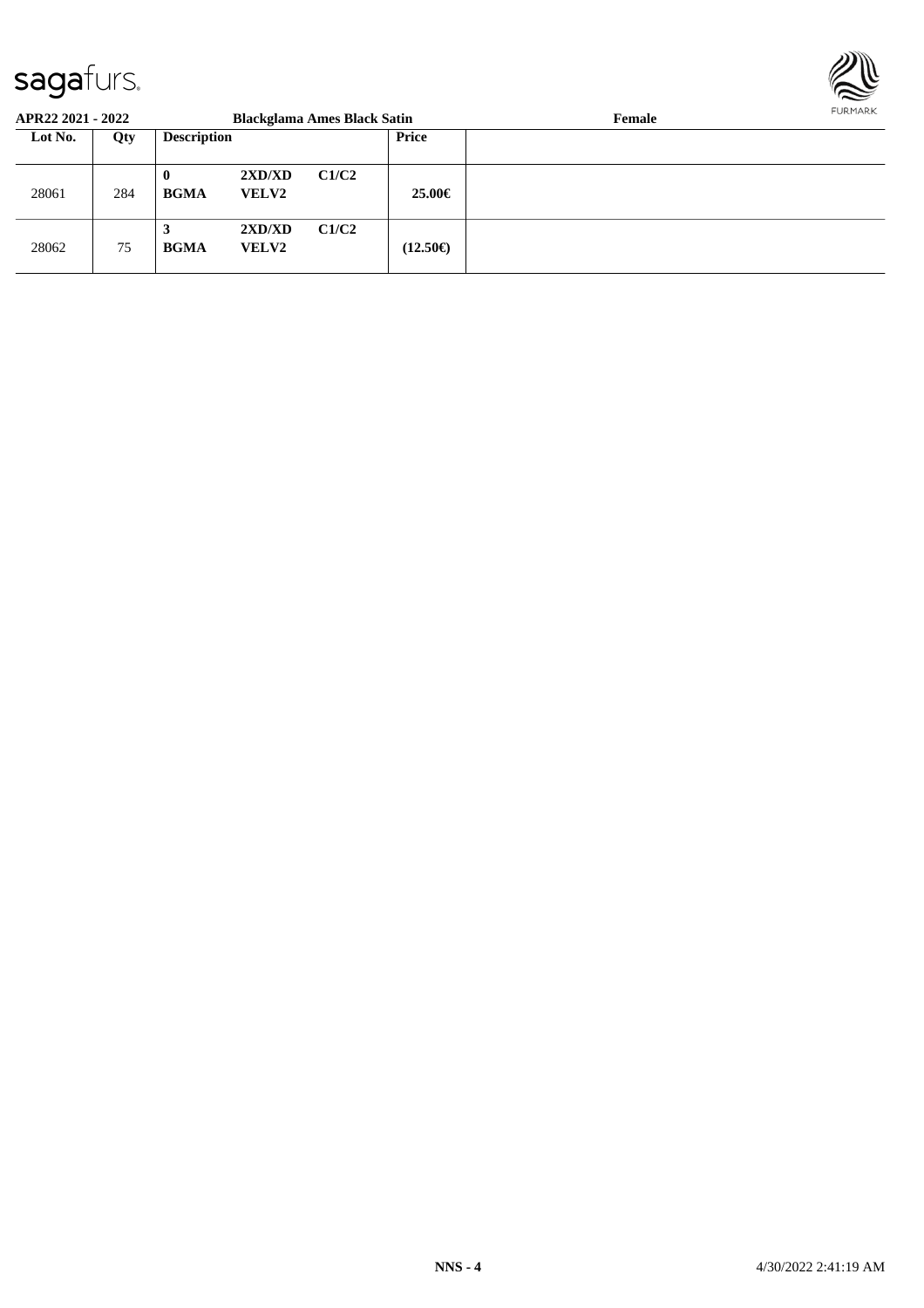

| APR22 2021 - 2022                        |     |                    | <b>Blackglama Springbrook</b> |    |                               | Female | FURMARK |
|------------------------------------------|-----|--------------------|-------------------------------|----|-------------------------------|--------|---------|
| Lot No.                                  | Qty | <b>Description</b> |                               |    | <b>Price</b>                  |        |         |
| ************** 2                         |     |                    | <b>Black</b>                  | C1 |                               |        |         |
| * 28081<br>$\ast$                        | 440 | <b>BGMA</b>        | <b>VELV2</b>                  |    | $(19.00\epsilon)$             |        |         |
| $\ast$                                   |     |                    |                               |    | $\ast$                        |        |         |
| $* 28082$<br>$\ast$                      | 440 |                    | $\overline{2}$                |    | $(19.00\epsilon)$ *<br>$\ast$ |        |         |
| $\ast$                                   |     |                    |                               |    | $\ast$                        |        |         |
| * 28083<br>$\ast$                        | 371 |                    | 3                             |    | $(19.00\epsilon)$ *<br>$\ast$ |        |         |
| $\ast$                                   |     |                    |                               |    | $\ast$                        |        |         |
| $* 28084$<br>$\ast$                      | 209 |                    | $\overline{4}$                |    | $(19.00\epsilon)$ *<br>*      |        |         |
| $*$                                      |     |                    |                               |    | $\ast$                        |        |         |
| $* 28085$<br>* * * * * * * * * * * * * * | 185 |                    | 1645 Skins                    |    | 19.00€*<br>* * * * * * *      |        |         |
| ******** <mark>******</mark> 2           |     |                    | <b>BL/2XD</b>                 | C1 |                               |        |         |
| $* 28086$<br>$\ast$                      | 465 | <b>BGMA</b>        | VELV2                         |    | 18.50€                        |        |         |
| $\ast$                                   |     |                    |                               |    | $\ast$                        |        |         |
| $* 28087$<br>$\ast$                      | 440 |                    | $\overline{2}$                |    | $18.50 \in$ *<br>*            |        |         |
| $\ast$                                   |     |                    |                               |    | $\ast$                        |        |         |
| $* 28088$<br>* * * * * * * * * * * * * * | 495 |                    | 1400 Skins                    |    | 18.50€*<br>* * * * * * *      |        |         |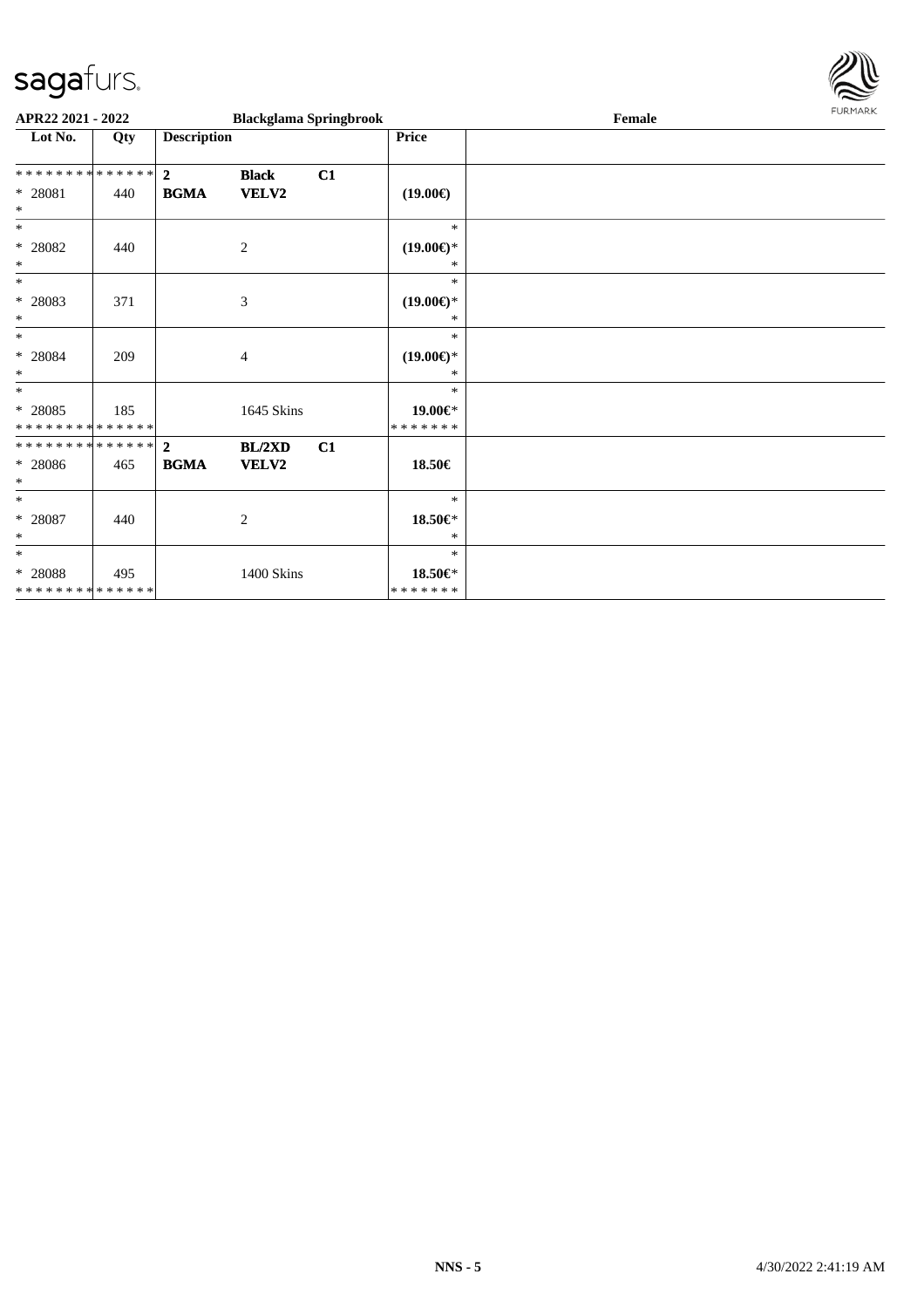

| APR22 2021 - 2022                                  |                    |                             | <b>Blackglama Zimbal Mink</b> |    |                                                | Female | 1.911171777 |
|----------------------------------------------------|--------------------|-----------------------------|-------------------------------|----|------------------------------------------------|--------|-------------|
| Lot No.                                            | Qty                | <b>Description</b>          |                               |    | Price                                          |        |             |
| 28101                                              | 109                | 20<br><b>BGMA</b>           | BL/2XD<br>${\bf VELV2}$       | C1 | $(31.00\epsilon)$                              |        |             |
| * * * * * * * * * * * * * *<br>$* 28102$<br>$\ast$ | 420                | $\mathbf{0}$<br><b>BGMA</b> | 2XD<br>VELV2                  | C1 | 29.50€                                         |        |             |
| $\ast$<br>* 28103<br>$\ast$<br>$\ast$              | 400                |                             | 2                             |    | $\ast$<br>29.50€*<br>$\ast$                    |        |             |
| $* 28104$<br>* * * * * * * * * * * * * *           | 400                |                             | 1220 Skins                    |    | $\ast$<br>29.50€*<br>* * * * * * *             |        |             |
| **************<br>$* 28105$<br>$\ast$              | 440                | $\mathbf{2}$<br><b>BGMA</b> | <b>Black</b><br>VELV2         | C1 | $(20.00\epsilon)$                              |        |             |
| $\ast$<br>* 28106<br>$\ast$                        | 440                |                             | $\overline{c}$                |    | $\ast$<br>$(20.00\epsilon)$ *<br>$\ast$        |        |             |
| $\ast$<br>* 28107<br>* * * * * * * * * * * * * *   | 468                |                             | 1348 Skins                    |    | $\ast$<br>$(20.00\epsilon)$ *<br>* * * * * * * |        |             |
| * * * * * * * * * * * * * *<br>* 28108<br>$\ast$   | 440                | $\mathbf{2}$<br><b>BGMA</b> | 2XD<br>VELV2                  | C1 | $(19.50\epsilon)$                              |        |             |
| $\ast$<br>* 28109<br>$\ast$                        | 440                |                             | $\overline{c}$                |    | $\ast$<br>$(19.50\epsilon)$ *<br>∗             |        |             |
| $\ast$<br>$* 28110$<br>$\ast$                      | 440                |                             | 3                             |    | $\ast$<br>$(19.50\epsilon)$ *<br>$\ast$        |        |             |
| $\ast$<br>$* 28111$<br>$\ast$                      | 440                |                             | 4                             |    | $\ast$<br>$(19.50\epsilon)$ *<br>$\ast$        |        |             |
| $\ast$<br>$* 28112$<br>$*$                         | 440                |                             | 5                             |    | $\ast$<br>$(19.50\epsilon)$ *<br>$\ast$        |        |             |
| $\ast$<br>$* 28113$<br>* * * * * * * *             | 348<br>******      |                             | 2548 Skins                    |    | $\ast$<br>$(19.50\epsilon)$ *<br>* * * * * * * |        |             |
| * * * * * * * *<br>$* 28114$<br>$\ast$             | * * * * * *<br>460 | $\mathbf{2}$<br><b>BGMA</b> | <b>XD</b><br>VELV2            | C2 | $(19.00\epsilon)$                              |        |             |
| $\ast$<br>$* 28115$<br>$\ast$                      | 440                |                             | 2                             |    | $\ast$<br>$(19.00\epsilon)$ *<br>$\ast$        |        |             |
| $\ast$<br>* 28116<br>* * * * * * * * * * * * * *   | 249                |                             | 1149 Skins                    |    | $\ast$<br>$(19.00\epsilon)$ *<br>* * * * * * * |        |             |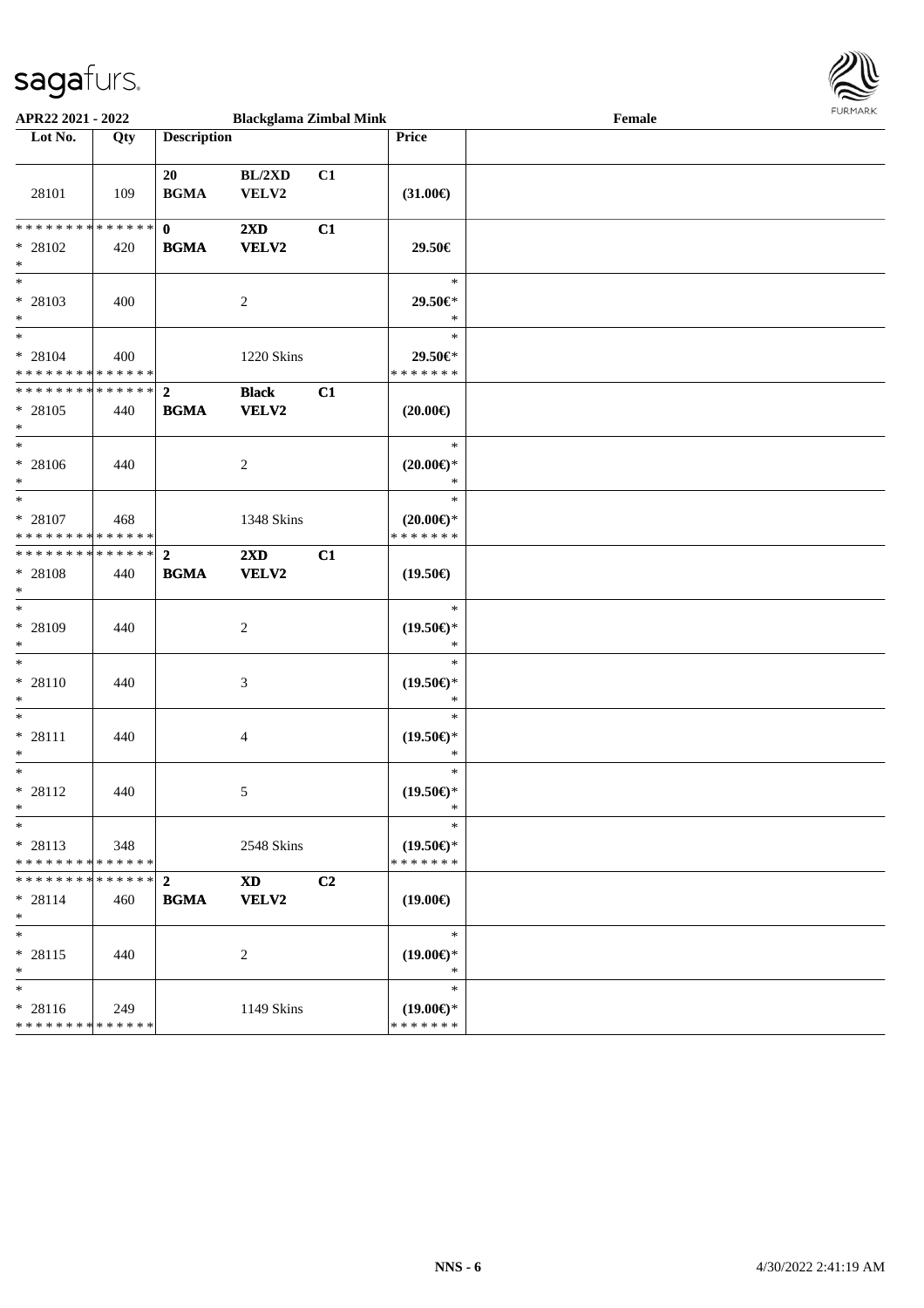

| APR22 2021 - 2022                                                        |     |                                            | <b>Blackglama David Dittrich</b> |    |                                         | Female |  |
|--------------------------------------------------------------------------|-----|--------------------------------------------|----------------------------------|----|-----------------------------------------|--------|--|
| Lot No.                                                                  | Qty | <b>Description</b>                         |                                  |    | Price                                   |        |  |
| **************<br>$* 28121$<br>$*$                                       | 465 | $\mathbf{1}$<br><b>BGMA</b>                | <b>Black</b><br>VELV2            | C1 | 25.00€                                  |        |  |
| $*$<br>* 28122<br>$*$                                                    | 440 |                                            | 2                                |    | $\ast$<br>24.50€*<br>$\ast$             |        |  |
| * 28123<br>$*$                                                           | 440 |                                            | 3                                |    | $\ast$<br>24.50€*<br>$\ast$             |        |  |
| $* 28124$<br>$*$                                                         | 440 |                                            | $\overline{4}$                   |    | $\ast$<br>24.50€*<br>$\ast$             |        |  |
| $* 28125$<br>$*$<br>$\overline{\phantom{0}}$                             | 440 |                                            | $5\,$                            |    | $\ast$<br>24.50€*<br>$\ast$             |        |  |
| * 28126<br>$*$<br>$\overline{\phantom{0}}$                               | 440 |                                            | 6                                |    | $\ast$<br>24.50€*<br>$\ast$             |        |  |
| $* 28127$<br>$*$                                                         | 440 |                                            | $\tau$                           |    | $\ast$<br>24.50€*<br>$\ast$<br>$\ast$   |        |  |
| $* 28128$<br>$*$<br>$*$                                                  | 440 |                                            | $8\,$                            |    | 24.50€*<br>$\ast$<br>$\ast$             |        |  |
| * 28129<br>******** <mark>******</mark><br>* * * * * * * * * * * * * * * | 408 | $\overline{2}$                             | 3953 Skins                       |    | 24.50€*<br>* * * * * * *                |        |  |
| $* 28130$<br>$*$ $-$<br>$*$                                              | 465 | $\mathbf{B}\mathbf{G}\mathbf{M}\mathbf{A}$ | <b>Black</b><br>VELV2            | C1 | $(20.00\epsilon)$<br>$\ast$             |        |  |
| * 28131<br>$*$<br>$*$                                                    | 440 |                                            | $\boldsymbol{2}$                 |    | $(20.00\epsilon)$ *<br>$\ast$<br>$\ast$ |        |  |
| * 28132<br>$*$<br>$\ast$                                                 | 440 |                                            | 3                                |    | $(20.00\epsilon)$ *<br>$\ast$<br>$\ast$ |        |  |
| $* 28133$<br>$\ast$<br>$\overline{\ast}$                                 | 440 |                                            | $\overline{4}$                   |    | $(20.00\epsilon)$ *<br>$\ast$<br>$\ast$ |        |  |
| $* 28134$<br>$*$<br>$*$                                                  | 440 |                                            | 5                                |    | $(20.00\epsilon)$ *<br>$\ast$<br>$\ast$ |        |  |
| * 28135<br>$*$<br>$\ast$                                                 | 440 |                                            | 6                                |    | $(20.00\epsilon)$ *<br>$\ast$<br>$\ast$ |        |  |
| * 28136<br>$*$<br>$*$                                                    | 440 |                                            | 7                                |    | $(20.00\epsilon)$ *<br>$\ast$<br>$\ast$ |        |  |
| * 28137<br>$*$<br>$*$                                                    | 440 |                                            | 8                                |    | $(20.00\epsilon)$ *<br>$\ast$<br>$\ast$ |        |  |
| * 28138<br>* * * * * * * * * * * * * *<br>******** <mark>******</mark>   | 446 | $\mathbf{2}$                               | 3991 Skins<br>BL/2XD             | C1 | $(20.00\epsilon)$ *<br>* * * * * * *    |        |  |
| * 28139<br>$*$<br>$*$                                                    | 465 | <b>BGMA</b>                                | <b>VELV2</b>                     |    | $(19.50\epsilon)$<br>$\ast$             |        |  |
| * 28140<br>$*$                                                           | 440 |                                            | 2                                |    | $(19.50\epsilon)$ *<br>$\ast$           |        |  |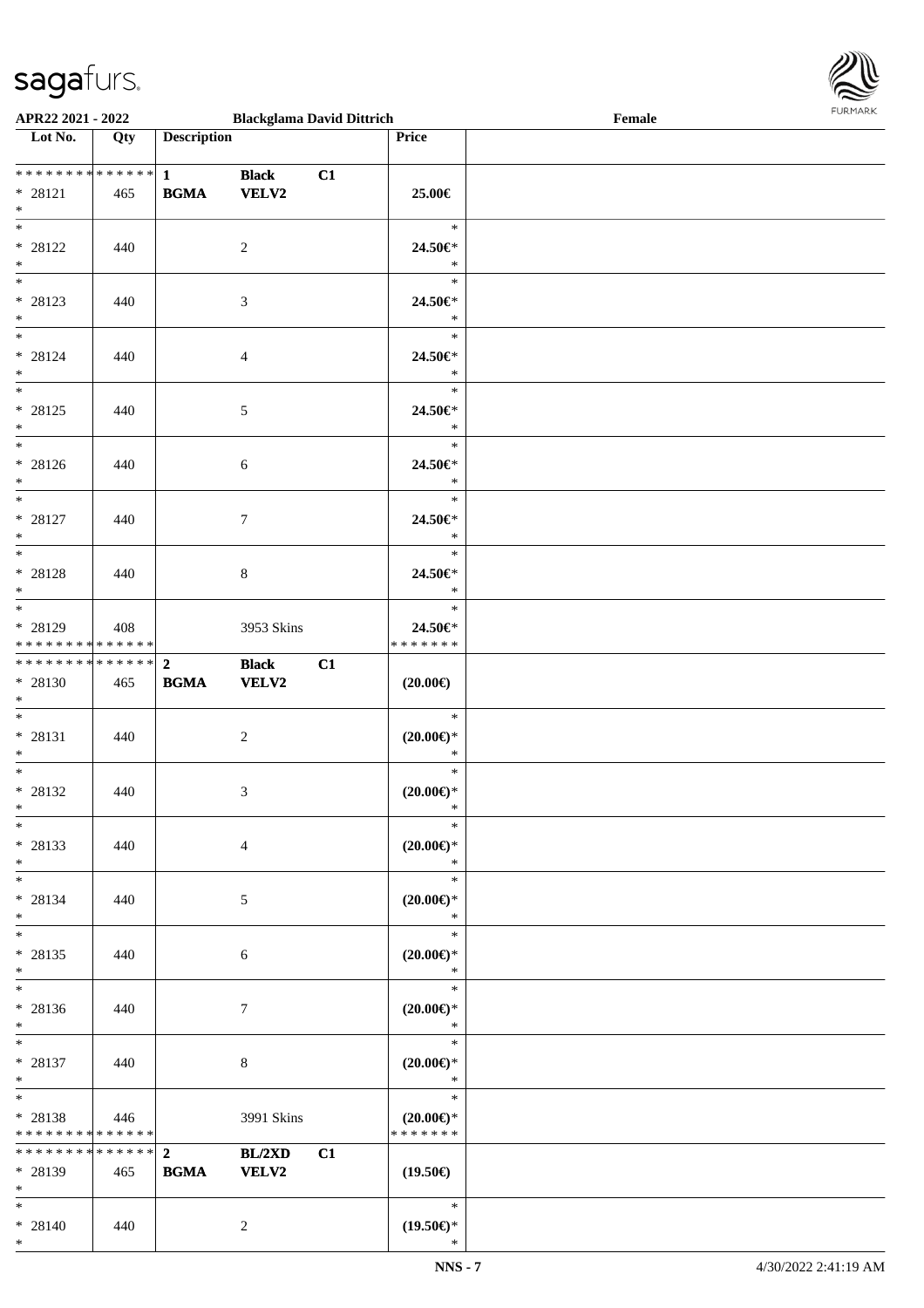

| APR22 2021 - 2022             |                   |                    | <b>Blackglama David Dittrich</b> |                |                               | Female |
|-------------------------------|-------------------|--------------------|----------------------------------|----------------|-------------------------------|--------|
| Lot No.                       | $\overline{Q}$ ty | <b>Description</b> |                                  |                | Price                         |        |
|                               |                   |                    |                                  |                |                               |        |
| $\ast$                        |                   | $\overline{2}$     | BL/2XD                           | C1             | $\ast$                        |        |
| $* 28141$                     | 139               | <b>BGMA</b>        | VELV2                            |                | 19.50€*                       |        |
| * * * * * * * * * * * * * *   |                   |                    |                                  |                | * * * * * * *                 |        |
| * * * * * * * * * * * * * *   |                   | $\overline{2}$     | $2\mathbf{X}\mathbf{D}$          | C1             |                               |        |
| $* 28142$                     |                   |                    |                                  |                |                               |        |
| $\ast$                        | 465               | <b>BGMA</b>        | <b>VELV2</b>                     |                | $(19.00\epsilon)$             |        |
| $\overline{\phantom{0}}$      |                   |                    |                                  |                |                               |        |
|                               |                   |                    |                                  |                | $\ast$                        |        |
| $* 28143$                     | 440               |                    | $\overline{2}$                   |                | $(19.00\epsilon)$ *           |        |
| $*$                           |                   |                    |                                  |                | $\ast$                        |        |
| $*$                           |                   |                    |                                  |                | $\ast$                        |        |
| $* 28144$                     | 45                |                    | 950 Skins                        |                | 19.00€*                       |        |
| * * * * * * * * * * * * * *   |                   |                    |                                  |                | * * * * * * *                 |        |
| * * * * * * * * * * * * * *   |                   | $\overline{2}$     | $2\mathbf{X}\mathbf{D}$          | C1             |                               |        |
| $* 28145$                     | 465               | <b>BGMA</b>        | <b>VELV2</b>                     |                | $(19.00\epsilon)$             |        |
| $\ast$                        |                   |                    |                                  |                |                               |        |
| $\overline{\phantom{1}}$      |                   |                    |                                  |                | $\ast$                        |        |
| $* 28146$                     | 440               |                    | 2                                |                | $(19.00\epsilon)$ *           |        |
| $\ast$                        |                   |                    |                                  |                | $\ast$                        |        |
| $_{\ast}$                     |                   |                    |                                  |                | $\ast$                        |        |
| $* 28147$                     | 440               |                    | $\mathfrak{Z}$                   |                | $(19.00\epsilon)$ *           |        |
| $\ast$                        |                   |                    |                                  |                | $\ast$                        |        |
| $\ast$                        |                   |                    |                                  |                | $\ast$                        |        |
|                               |                   |                    |                                  |                |                               |        |
| * 28148<br>$\ast$             | 440               |                    | $\overline{4}$                   |                | $(19.00\epsilon)$ *<br>$\ast$ |        |
| $\ast$                        |                   |                    |                                  |                | $\ast$                        |        |
|                               |                   |                    |                                  |                |                               |        |
| * 28149                       | 440               |                    | 5                                |                | $(19.00\epsilon)$ *           |        |
| $\ast$                        |                   |                    |                                  |                | $\ast$                        |        |
| $\ast$                        |                   |                    |                                  |                | $\ast$                        |        |
| * 28150                       | 440               |                    | 6                                |                | $(19.00\epsilon)$ *           |        |
| $\ast$                        |                   |                    |                                  |                | $\ast$                        |        |
| $\ast$                        |                   |                    |                                  |                | $\ast$                        |        |
| $* 28151$                     | 394               |                    | 3059 Skins                       |                | $(19.00\epsilon)$ *           |        |
| ******** <mark>******</mark>  |                   |                    |                                  |                | * * * * * * *                 |        |
| ******** <mark>******</mark>  |                   | $\overline{2}$     | 2XD/XD                           | C1/C2          |                               |        |
| $* 28152$                     | 465               | <b>BGMA</b>        | <b>VELV2</b>                     |                | $(18.50\epsilon)$             |        |
| $*$                           |                   |                    |                                  |                |                               |        |
| $*$                           |                   |                    |                                  |                | $\ast$                        |        |
| $* 28153$                     | 440               |                    | 2                                |                | $(18.50\epsilon)$ *           |        |
| $\ast$                        |                   |                    |                                  |                | $\ast$                        |        |
| $*$                           |                   |                    |                                  |                | $\ast$                        |        |
| $* 28154$                     | 482               |                    | 1387 Skins                       |                | $(18.50\epsilon)$ *           |        |
| * * * * * * * * * * * * * *   |                   |                    |                                  |                | * * * * * * *                 |        |
| * * * * * * * * * * * * * * * |                   | $\mathbf{2}$       | XD/DK                            | C <sub>2</sub> |                               |        |
| $* 28155$                     | 465               | <b>BGMA</b>        | VELV2                            |                | 18.00€                        |        |
| $*$                           |                   |                    |                                  |                |                               |        |
| $*$                           |                   |                    |                                  |                | $\ast$                        |        |
|                               |                   |                    |                                  |                |                               |        |
| * 28156                       | 440               |                    | 2                                |                | 18.00€*<br>$\ast$             |        |
| $*$<br>$*$                    |                   |                    |                                  |                | $\ast$                        |        |
|                               |                   |                    |                                  |                |                               |        |
| $* 28157$                     | 440               |                    | 3                                |                | $18.00 \in$ *                 |        |
| $*$                           |                   |                    |                                  |                | $\ast$                        |        |
| $\ast$                        |                   |                    |                                  |                | $\ast$                        |        |
| * 28158                       | 440               |                    | 4                                |                | 18.00€*                       |        |
| $*$                           |                   |                    |                                  |                | $\ast$                        |        |
| $\ast$                        |                   |                    |                                  |                | $\ast$                        |        |
| $* 28159$                     | 281               |                    | 2066 Skins                       |                | 18.00€*                       |        |
| * * * * * * * * * * * * * *   |                   |                    |                                  |                | * * * * * * *                 |        |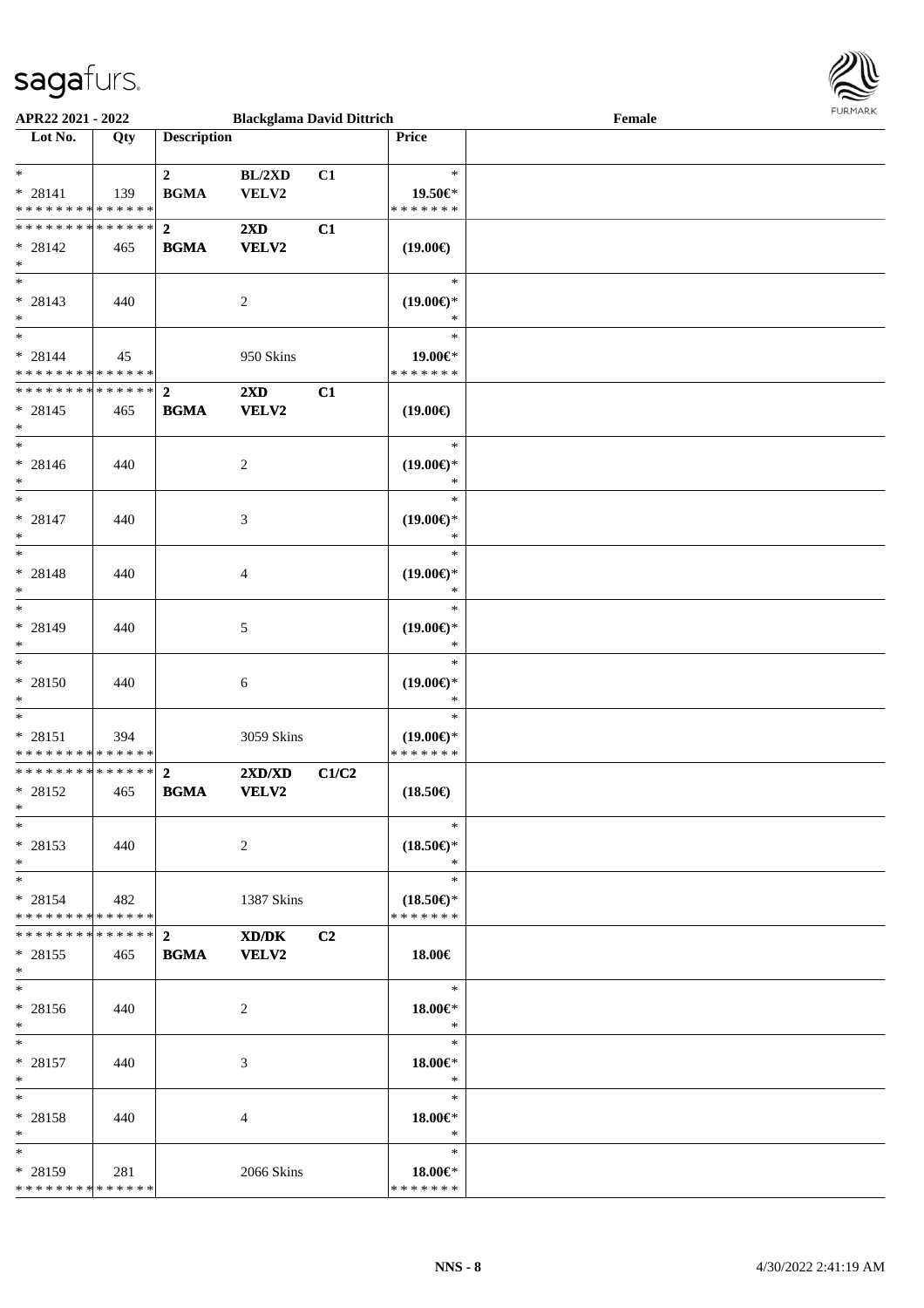

| APR22 2021 - 2022                                   |     |                               | <b>Blackglama Patrick</b>    |    |                                         | Female |  |
|-----------------------------------------------------|-----|-------------------------------|------------------------------|----|-----------------------------------------|--------|--|
| Lot No.                                             | Qty | <b>Description</b>            |                              |    | Price                                   |        |  |
| ******** <mark>******</mark><br>$* 28161$<br>$\ast$ | 465 | 2 <sub>1</sub><br><b>BGMA</b> | <b>Black</b><br><b>VELV2</b> | C1 | $(20.00\epsilon)$                       |        |  |
| $\overline{\ast}$<br>* 28162<br>$*$                 | 440 |                               | $\overline{2}$               |    | $\ast$<br>$(20.00\epsilon)$ *<br>$\ast$ |        |  |
| * 28163<br>$*$                                      | 440 |                               | $\mathfrak{Z}$               |    | $\ast$<br>$(20.00\epsilon)$ *<br>$\ast$ |        |  |
| $*$<br>$* 28164$<br>$*$                             | 440 |                               | $\overline{4}$               |    | $\ast$<br>$(20.00\epsilon)$ *<br>$\ast$ |        |  |
| $* 28165$<br>$*$                                    | 440 |                               | $5\,$                        |    | $\ast$<br>$(20.00\epsilon)$ *<br>$\ast$ |        |  |
| $\overline{\phantom{0}}$<br>$* 28166$<br>$*$        | 440 |                               | 6                            |    | $\ast$<br>$(20.00\epsilon)$ *<br>$\ast$ |        |  |
| $\overline{\ast}$<br>$* 28167$<br>$*$               | 440 |                               | $\overline{7}$               |    | $\ast$<br>$(20.00\epsilon)$ *<br>$\ast$ |        |  |
| * 28168<br>$\ast$                                   | 440 |                               | $8\,$                        |    | $\ast$<br>$(20.00\epsilon)$ *<br>$\ast$ |        |  |
| $\overline{\ast}$<br>* 28169<br>$*$                 | 440 |                               | 9                            |    | $\ast$<br>$(20.00\epsilon)$ *<br>$\ast$ |        |  |
| $*$<br>$* 28170$<br>$*$                             | 440 |                               | 10                           |    | $\ast$<br>$(20.00\epsilon)$ *<br>$\ast$ |        |  |
| $*$<br>$* 28171$<br>$*$                             | 440 |                               | $11\,$                       |    | $\ast$<br>$(20.00\in)\!\!^*$<br>$\ast$  |        |  |
| $*$<br>$* 28172$<br>$*$                             | 440 |                               | 12                           |    | $\ast$<br>$(20.00\epsilon)$ *<br>$\ast$ |        |  |
| $*$<br>$* 28173$<br>$*$                             | 440 |                               | 13                           |    | $\ast$<br>$(20.00\epsilon)$ *<br>$\ast$ |        |  |
| $*$<br>$* 28174$<br>$*$                             | 440 |                               | 14                           |    | $\ast$<br>$(20.00\epsilon)$ *<br>$\ast$ |        |  |
| $*$<br>$* 28175$<br>$*$ $-$                         | 440 |                               | 15                           |    | $\ast$<br>$(20.00\in)\!\!^*$<br>$\ast$  |        |  |
| * 28176<br>$*$ $*$                                  | 440 |                               | 16                           |    | $\ast$<br>$(20.00\epsilon)$ *<br>$\ast$ |        |  |
| $*$ and $*$<br>$* 28177$<br>$*$                     | 440 |                               | 17                           |    | $\ast$<br>$(20.00\epsilon)$ *<br>$\ast$ |        |  |
| $*$<br>$* 28178$<br>$*$                             | 440 |                               | 18                           |    | $\ast$<br>$(20.00\epsilon)$ *<br>$\ast$ |        |  |
| $*$<br>* 28179<br>$*$                               | 440 |                               | 19                           |    | $\ast$<br>$(20.00\epsilon)$ *<br>$\ast$ |        |  |
| $*$<br>$* 28180$<br>$*$                             | 440 |                               | $20\,$                       |    | $\ast$<br>$(20.00\epsilon)$ *<br>$\ast$ |        |  |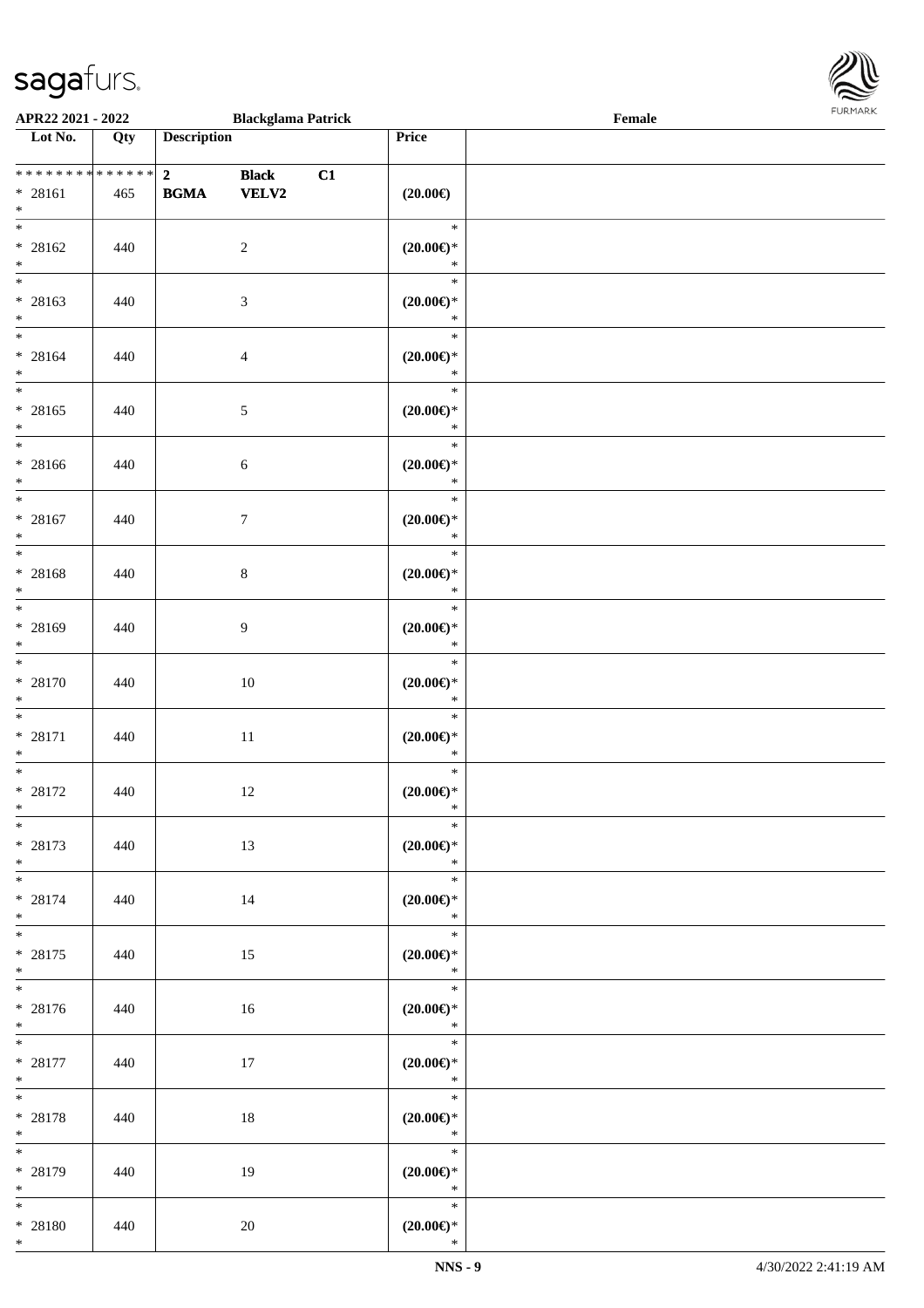